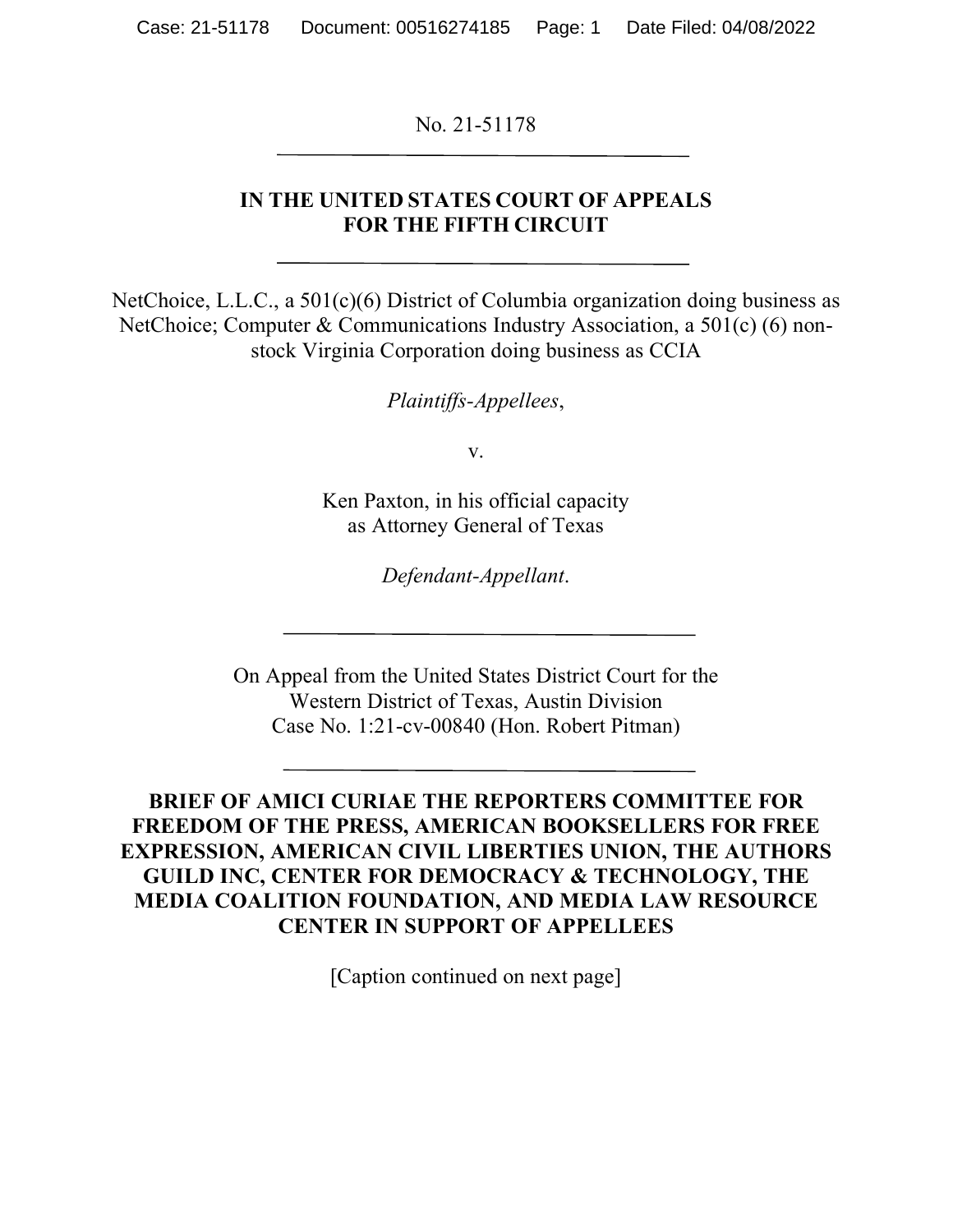Bruce D. Brown *Counsel of Record for Amici Curiae* Katie Townsend Gabe Rottman Grayson Clary Gillian Vernick REPORTERS COMMITTEE FOR FREEDOM OF THE PRESS 1156 15th St. NW, Suite 1020 Washington, D.C. 20005 Telephone: (202) 795-9300 Facsimile: (202) 795-9310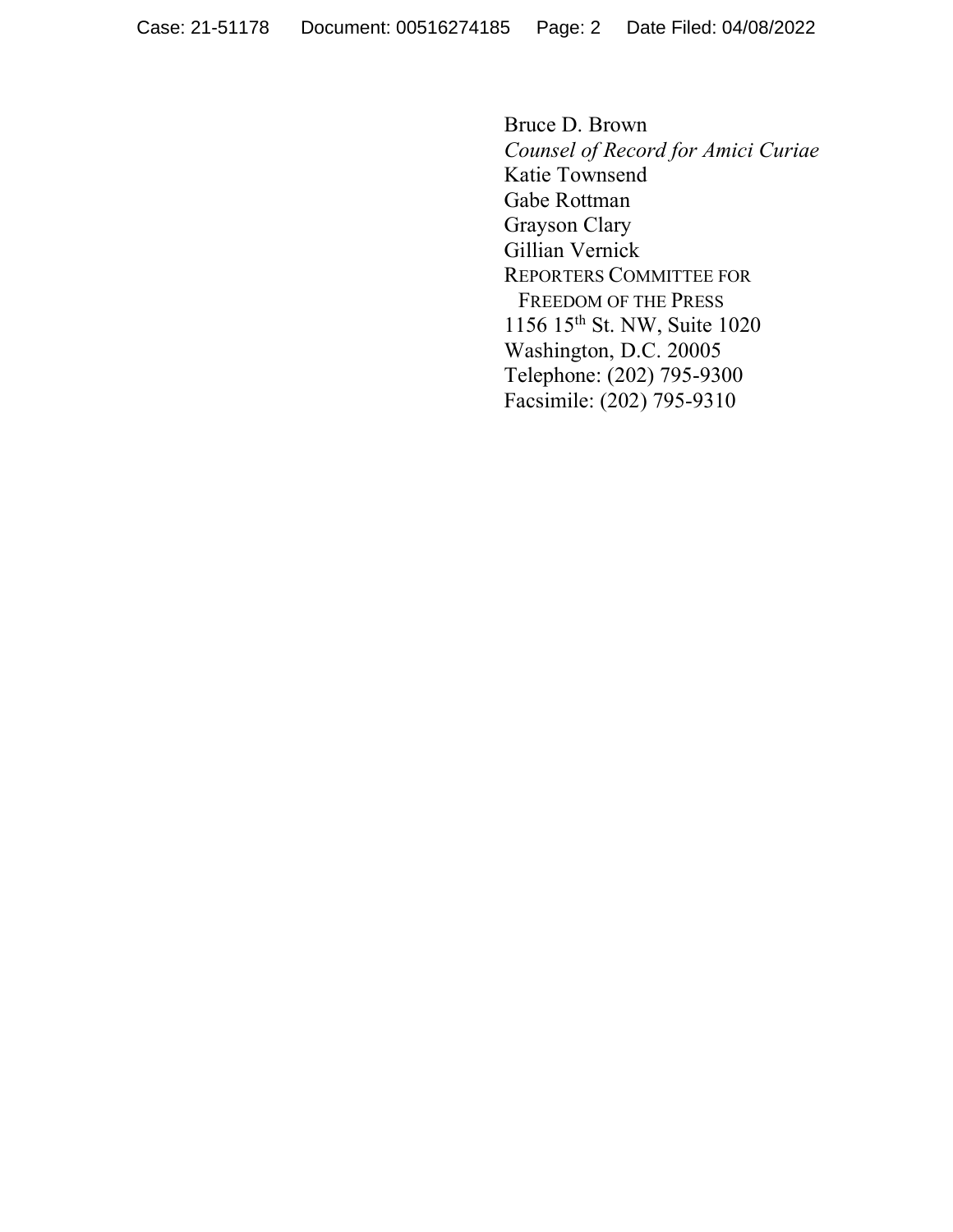#### **CERTIFICATE OF INTERESTED PERSONS**

The undersigned counsel of record certifies that, in addition to the persons and entities listed in Plaintiffs-Appellees' Certificate of Interested Persons, the following listed persons and entities as described in the fourth sentence of Circuit Rule 28.2.1 have an interest in the outcome of this case. These representations are made in order that the judges of this Court may evaluate possible disqualification.

#### **Amici Curiae:**

**Reporters Committee for Freedom of Press.** The Reporters Committee for Freedom of the Press is an unincorporated association of reporters and editors with no parent corporation and no stock.

**American Booksellers for Free Expression.** American Booksellers for Free Expression is an initiative of the American Booksellers Association. The American Booksellers Association has no parent corporation and no publicly held corporation owns 10% or more of its stock.

**American Civil Liberties Union.** The American Civil Liberties Union (ACLU) is a non-profit entity that does not have a parent corporation. No publicly held corporation owns 10% or more of any stake or stock in amicus curiae ACLU.

**The Authors Guild Inc.** The Authors Guild Inc. has no parent corporation and no publicly held corporation owns 10% or more of its stock.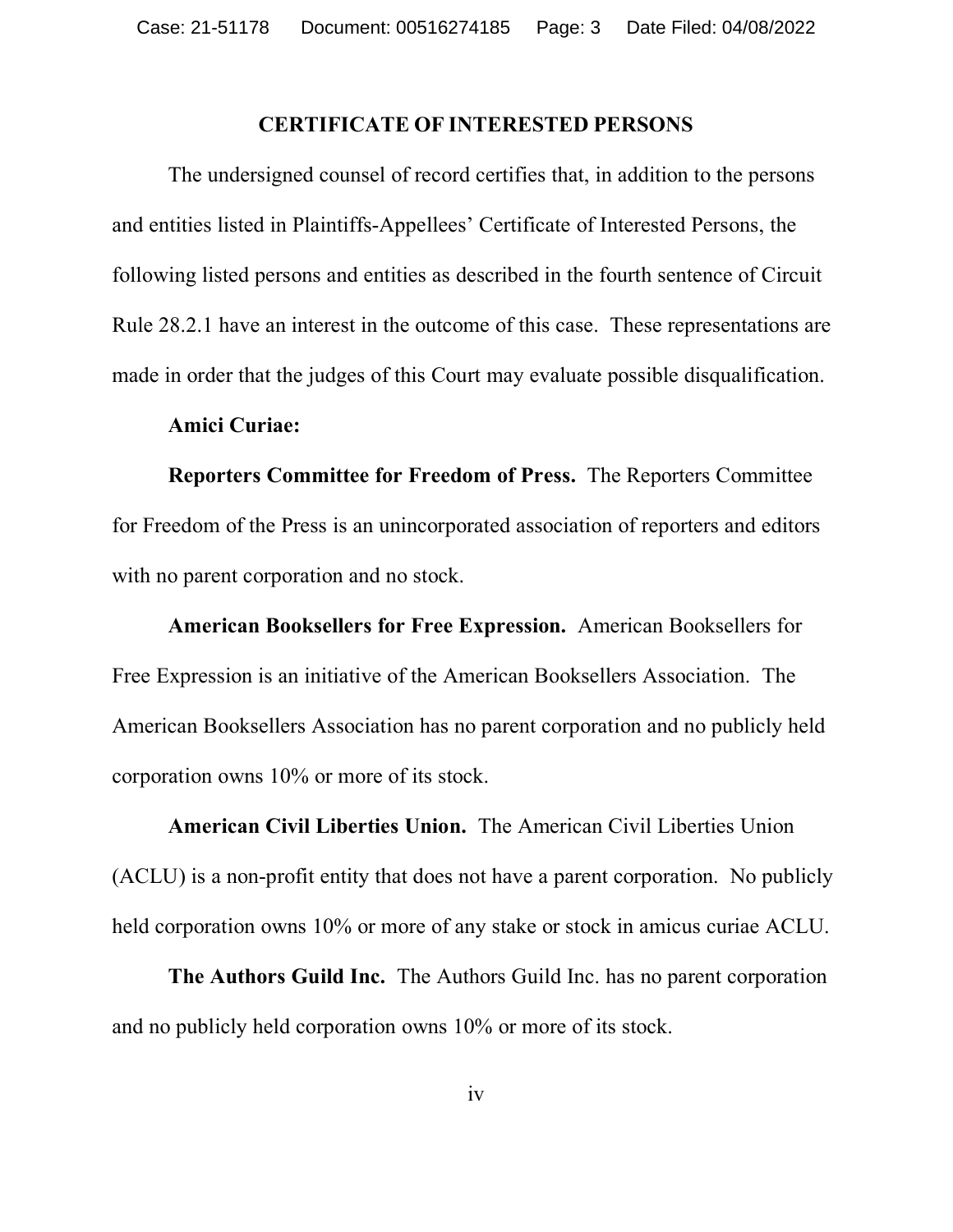# **Center for Democracy & Technology.** The Center for Democracy & Technology has no parent corporation and, because it is a non-stock corporation, no publicly held corporation owns 10% or more of its stock.

## **Media Coalition Foundation.** The Media Coalition Foundation has no parent corporation and no publicly held corporation owns 10% or more of its stock.

## **Media Law Resource Center.** The Media Law Resource Center has no parent corporation and issues no stock.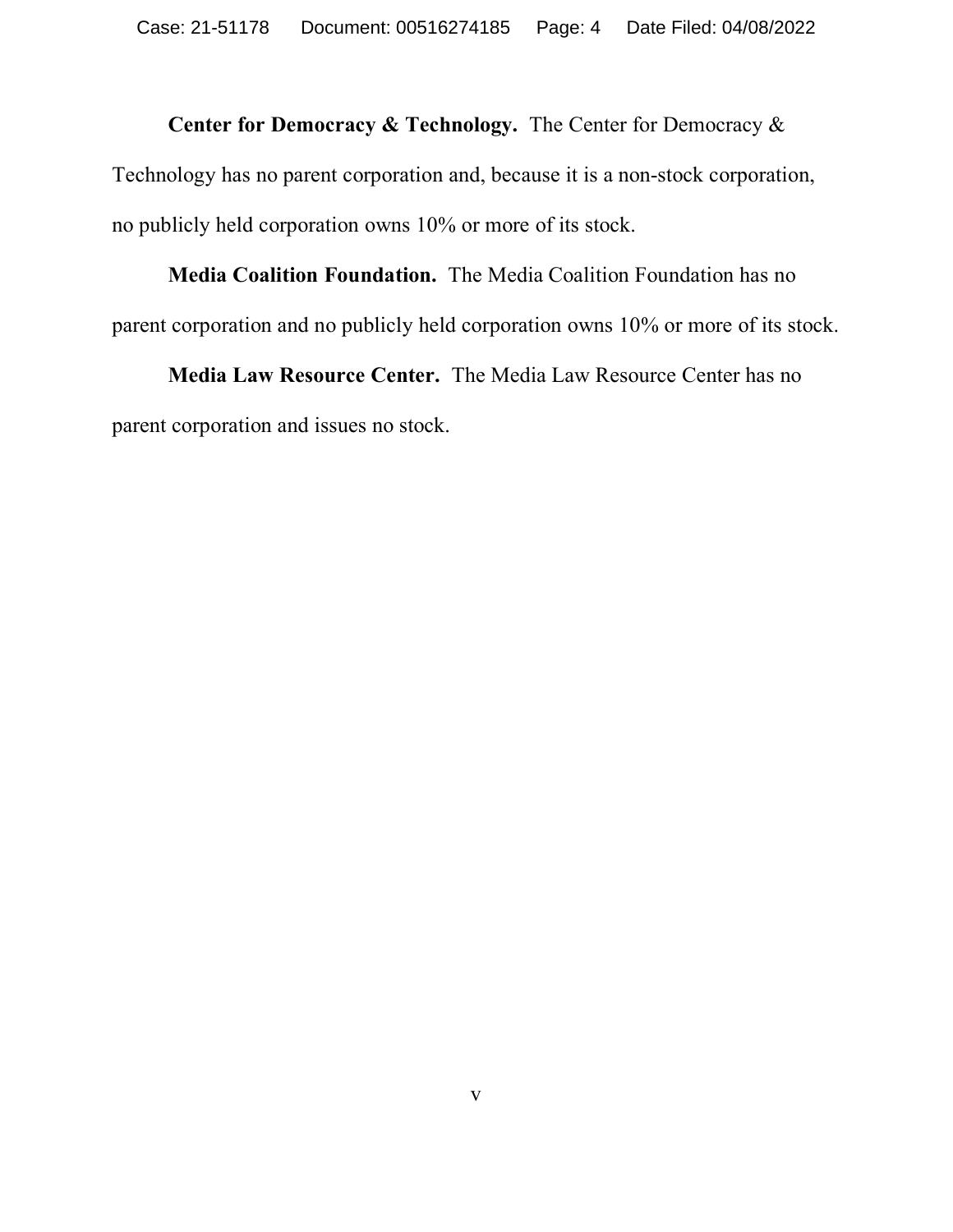## **TABLE OF CONTENTS**

| STATEMENT OF IDENTITY AND INTEREST OF AMICI CURIAE1                                                                                                                                                      |                |
|----------------------------------------------------------------------------------------------------------------------------------------------------------------------------------------------------------|----------------|
|                                                                                                                                                                                                          |                |
|                                                                                                                                                                                                          |                |
|                                                                                                                                                                                                          |                |
|                                                                                                                                                                                                          |                |
| The must-carry provisions of HB 20 regulate—and unconstitutionally<br>I.<br>infringe—the editorial freedom that the First Amendment protects5                                                            |                |
| A. The First Amendment fprohibits the government from imposing<br>its preferred editorial viewpoint, even a notionally neutral one,                                                                      |                |
| Appellant's arguments in defense of HB 20 would allow the<br>B.<br>State of Texas to impose its editorial judgment not only on the<br>new forms of digital media it targets now, but also on traditional | $\overline{9}$ |
| II.<br>The transparency provisions of HB 20 likewise target—and<br>unconstitutionally burden—the free exercise of editorial discretion. 13                                                               |                |
| A. The transparency provisions of HB 20 cannot be severed from<br>the statute's viewpoint-discriminatory must-carry mandate14                                                                            |                |
| B. Even if they stood alone, the transparency provisions of HB 20<br>would unconstitutionally infringe the protected exercise of                                                                         |                |
| III. The flaws in HB 20's provisions are exacerbated by the fact that the                                                                                                                                |                |
|                                                                                                                                                                                                          |                |
|                                                                                                                                                                                                          |                |
|                                                                                                                                                                                                          |                |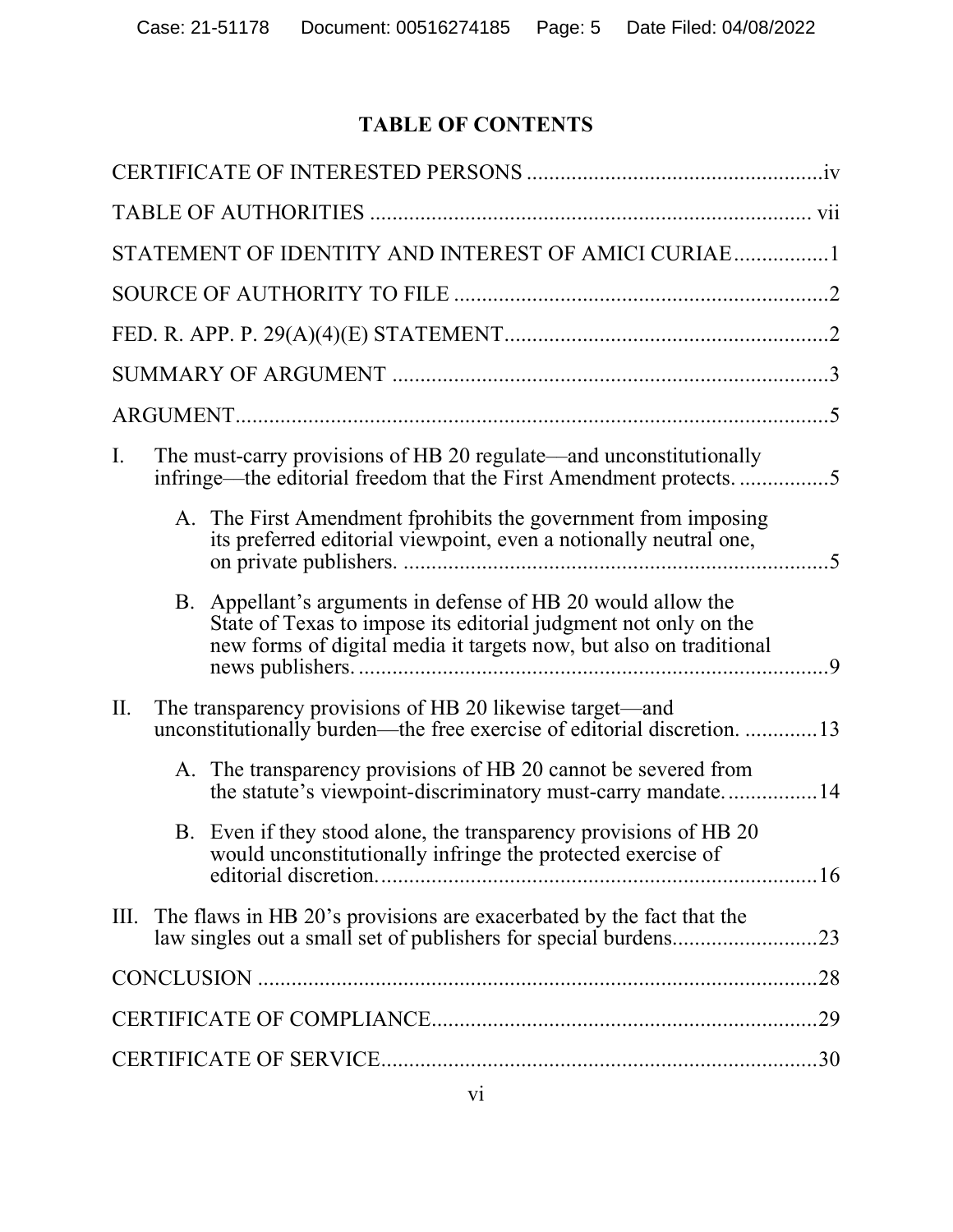### **TABLE OF AUTHORITIES**

### **CASES**

| Am. Meat Institute v. U.S. Dep't of Agric.,                             |    |
|-------------------------------------------------------------------------|----|
| Arcara v. Cloud Books, Inc.,                                            |    |
| Ark. Writers' Project, Inc. v. Ragland,                                 |    |
| <i>Branzburg v. Hayes,</i>                                              |    |
| Buckley v. Valeo,                                                       |    |
| Bullfrog Films, Inc. v. Wick,                                           |    |
| Caraccioli v. Facebook, Inc.,<br>167 F. Supp. 3d 1056 (N.D. Cal. 2016), |    |
| Cent. Hudson Gas & Elec. Corp. v. Pub. Serv. Comm'n of N.Y.,            |    |
| City Council of Los Angeles v. Taxpayers for Vincent,                   |    |
| City of Lakewood v. Plain Dealer Publ'g Co.,                            | 24 |
| Columbia Broad. Sys., Inc. v. Democratic Nat'l Comm.,                   |    |
| Desnick v. Am. Broad. Cos., Inc.,                                       |    |
| Edenfield v. Fane,                                                      |    |
| Ent. Software Ass'n v. Blagojevich,                                     |    |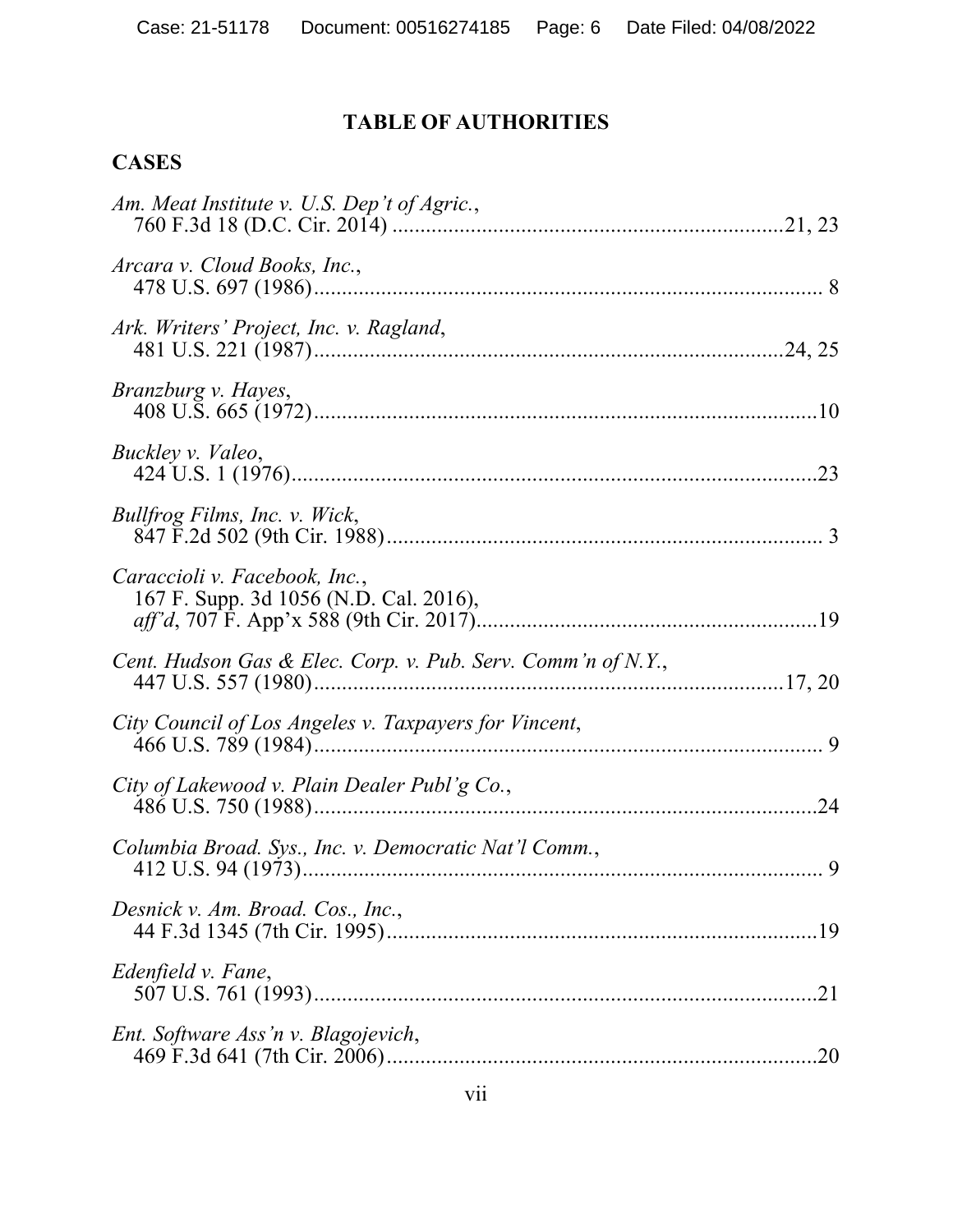| e-ventures Worldwide, LLC v. Google, Inc.,                 |  |
|------------------------------------------------------------|--|
| First Nat'l Bank of Bos. v. Bellotti,                      |  |
| Grosjean v. Am. Press Co.,                                 |  |
| Herbert v. Lando,                                          |  |
| <i>Iancu v. Brunetti,</i>                                  |  |
| Jian Zhang v. Baidu.com Inc.,                              |  |
| La Tiejira v. Facebook, Inc.,                              |  |
| Langdon v. Google, Inc.,                                   |  |
| Matal v. Tam,                                              |  |
| McConnell v. FEC,                                          |  |
| Miami Herald Publ'g Co. v. Tornillo,                       |  |
| Minneapolis Star & Tribune Co. v. Minn. Comm'r of Revenue, |  |
| Murphy v. Twitter, Inc.,                                   |  |
| N.Y. Times Co. v. Sullivan,                                |  |
| Nat'l Institute of Family & Life Advocates v. Becerra,     |  |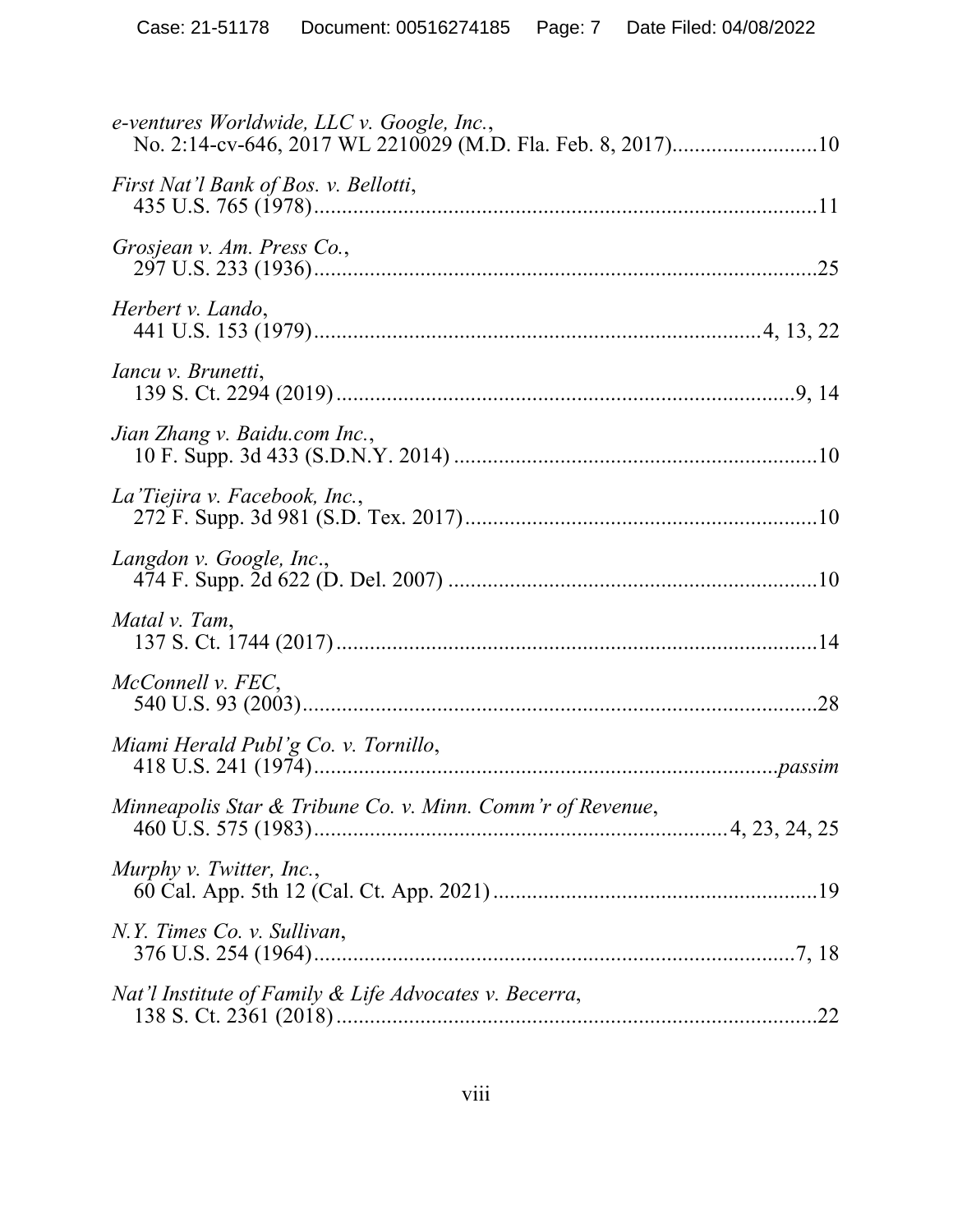| Newspaper Guild of Greater Phila., Loc. 10 v. NLRB,                                                                                             |     |
|-------------------------------------------------------------------------------------------------------------------------------------------------|-----|
| Packingham v. North Carolina,                                                                                                                   |     |
| Passaic Daily News v. NLRB,                                                                                                                     |     |
| Pittsburgh Press Co. v. Pittsburgh Comm'n on Human Relations,                                                                                   |     |
| Prager Univ. v. Google LLC,                                                                                                                     |     |
| Pub. Citizen v. La. Att'y Disciplinary Bd.,                                                                                                     |     |
| Quincy Cable TV, Inc. v. FCC,                                                                                                                   |     |
| R.J. Reynolds Tobacco Co. v. FDA,<br>696 F.3d 1205 (D.C. Cir. 2012),<br>overruled on other grounds, Am. Meat Institute v. U.S. Dep't of Agric., | 20  |
| Reno v. ACLU,                                                                                                                                   |     |
| Robinson v. Hunt County,                                                                                                                        | .20 |
| Search King, Inc. v. Google Tech., Inc.,<br>No. CIV-02-1457, 2003 WL 21464568 (W.D. Okla. May 27, 2003)10                                       |     |
| Sorrell v. IMS Health Inc.,                                                                                                                     |     |
| Tah v. Glob. Witness Publ'g, Inc.,                                                                                                              |     |
| Turner Broad. Sys., Inc. v. FCC,                                                                                                                |     |
| United States v. O'Brien,                                                                                                                       |     |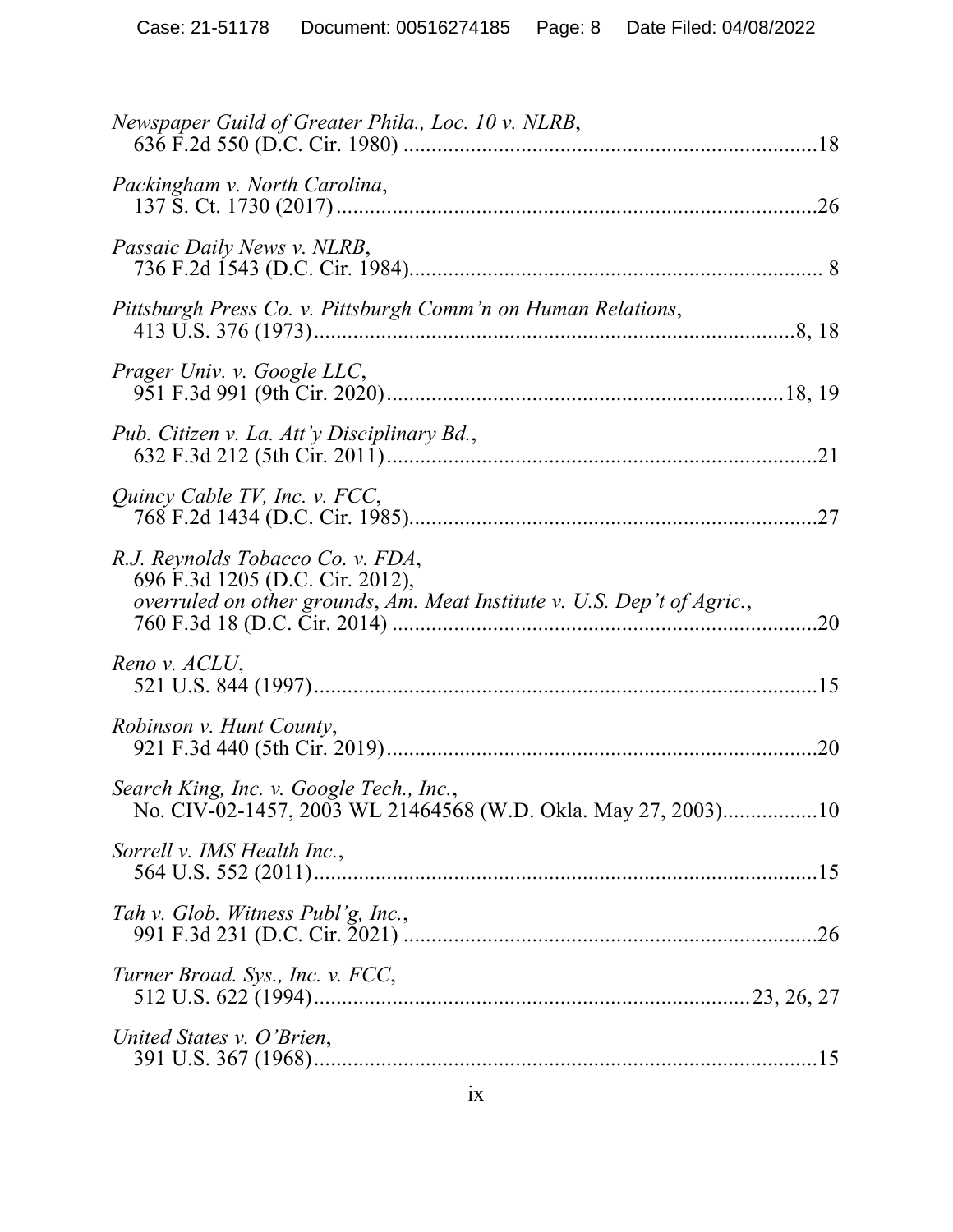| Veilleux v. Nat'l Broad. Co.,                                                                                                               |  |
|---------------------------------------------------------------------------------------------------------------------------------------------|--|
| Whole Woman's Health v. Hellerstedt,                                                                                                        |  |
| Wis. Educ. Ass'n Council v. Walker,                                                                                                         |  |
| <i>Wooley v. Maynard,</i>                                                                                                                   |  |
| Zauderer v. Off. of Disciplinary Couns. of Sup. Ct. of Ohio,                                                                                |  |
| <b>STATUTES</b>                                                                                                                             |  |
|                                                                                                                                             |  |
|                                                                                                                                             |  |
|                                                                                                                                             |  |
|                                                                                                                                             |  |
|                                                                                                                                             |  |
|                                                                                                                                             |  |
|                                                                                                                                             |  |
|                                                                                                                                             |  |
| <b>OTHER AUTHORITIES</b>                                                                                                                    |  |
| Anthony Lewis, Nixon and a Right of Reply, N.Y. Times, Mar. 24, 1974, at<br>E2                                                              |  |
| Caitlin Vogus & Emma Llansó, Ctr. for Democracy & Tech., Making<br>Transparency Meaningful: A Framework for Policymakers (Dec. 2021),<br>21 |  |
| Elisa Shearer, More than Eight-in-Ten Americans Get News from Digital<br>Devices, Pew Research Center (Jan. 12, 2021),                      |  |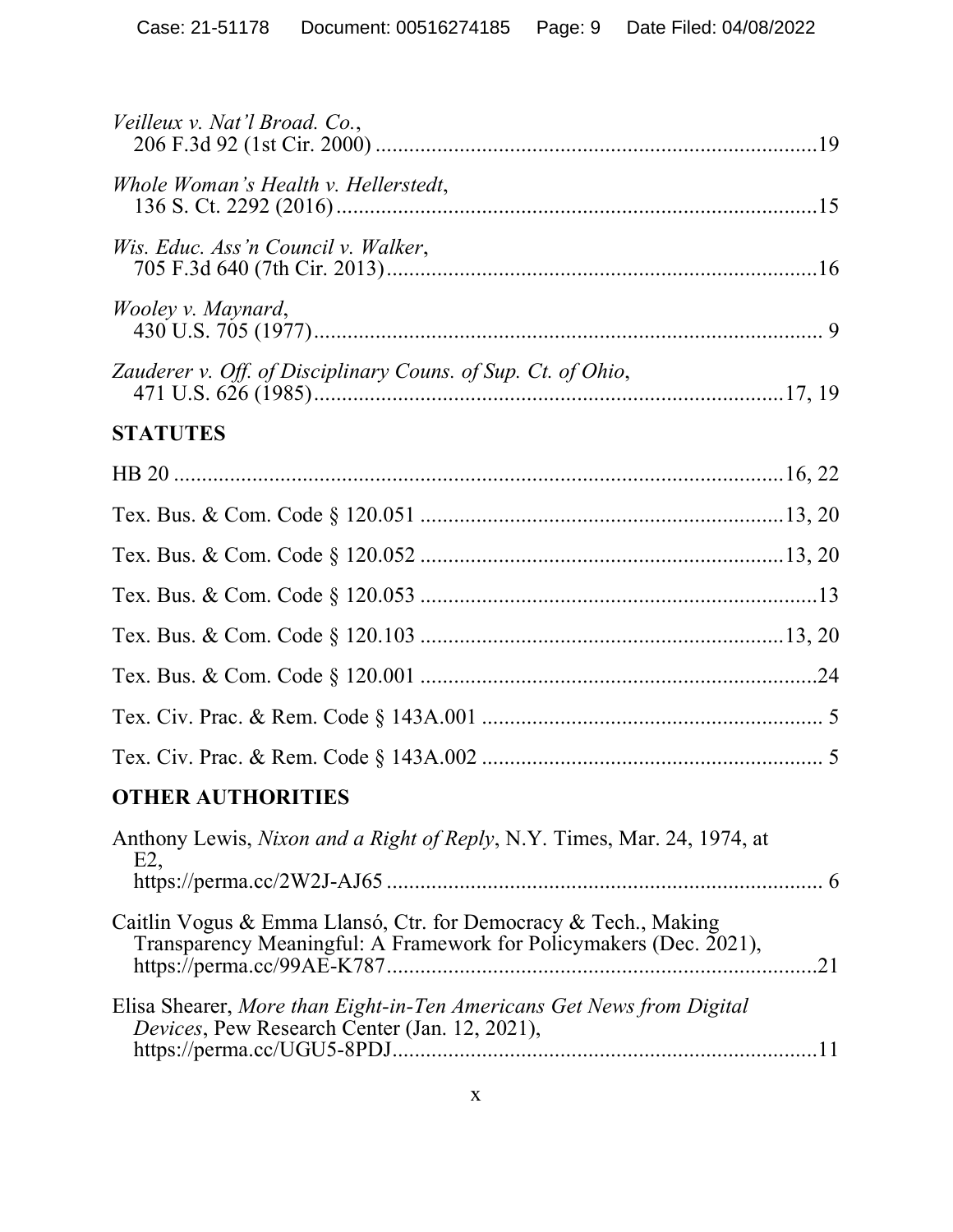| Greg Abbot (@GregAbbott_TX), Twitter (Mar. 5, 2021, 9:35 PM),                                                                                                                                                 |    |
|---------------------------------------------------------------------------------------------------------------------------------------------------------------------------------------------------------------|----|
|                                                                                                                                                                                                               |    |
| New York Times Opinion Guest Essays, N.Y. Times,                                                                                                                                                              |    |
| Our Approach to Newsworthy Content, Meta (Jan. 19, 2022),                                                                                                                                                     |    |
| Our Approach to Policy Development and Enforcement Philosophy, Twitter,                                                                                                                                       |    |
| <i>Policies and Standards</i> , Wash. Post,                                                                                                                                                                   |    |
| Press Release, Ken Paxton, Att'y Gen. of Texas, AG Paxton Issues Civil<br>Investigative Demands to Five Leading Tech Companies Regarding<br>Discriminatory and Biased Policies and Practices (Jan. 13, 2021), |    |
| Press Release, Off. of the Tex. Governor, Governor Abbott Signs Law<br>Protecting Texans from Wrongful Social Media Censorship (Sept. 9,<br>2021),                                                            | 22 |
| Standards and Ethics, N.Y. Times,                                                                                                                                                                             |    |
| The Santa Clara Principles on Transparency and Accountability in Content<br>Moderation,                                                                                                                       |    |
| William Baude, Severability First Principles, 109 Va. L. Rev. (forthcoming<br>2023),                                                                                                                          |    |
| William O. Douglas, The Bill of Rights Is Not Enough, in The Great Rights                                                                                                                                     |    |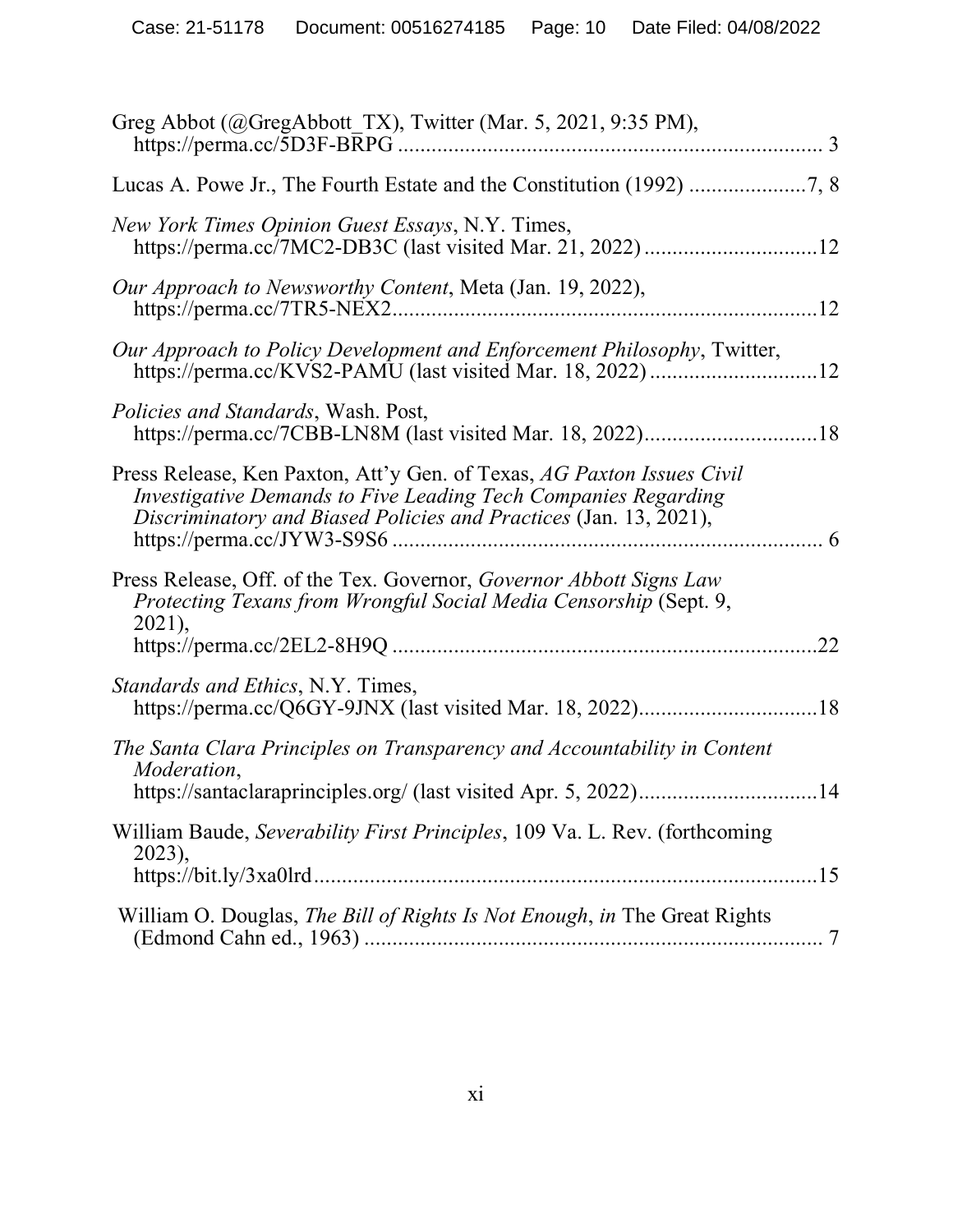#### **STATEMENT OF IDENTITY AND INTEREST OF AMICI CURIAE**

Amici curiae are the Reporters Committee for Freedom of the Press (the "Reporters Committee"), American Booksellers for Free Expression, American Civil Liberties Union, the Authors Guild Inc., Center for Democracy & Technology, the Media Coalition Foundation, and Media Law Resource Center (collectively, "amici"). As organizations that defend the First Amendment rights of journalists and news organizations, amici respectfully submit this brief in support of Plaintiffs-Appellees to highlight the threat posed to foundational press freedoms by the Texas statute that Plaintiffs-Appellees challenge in this case.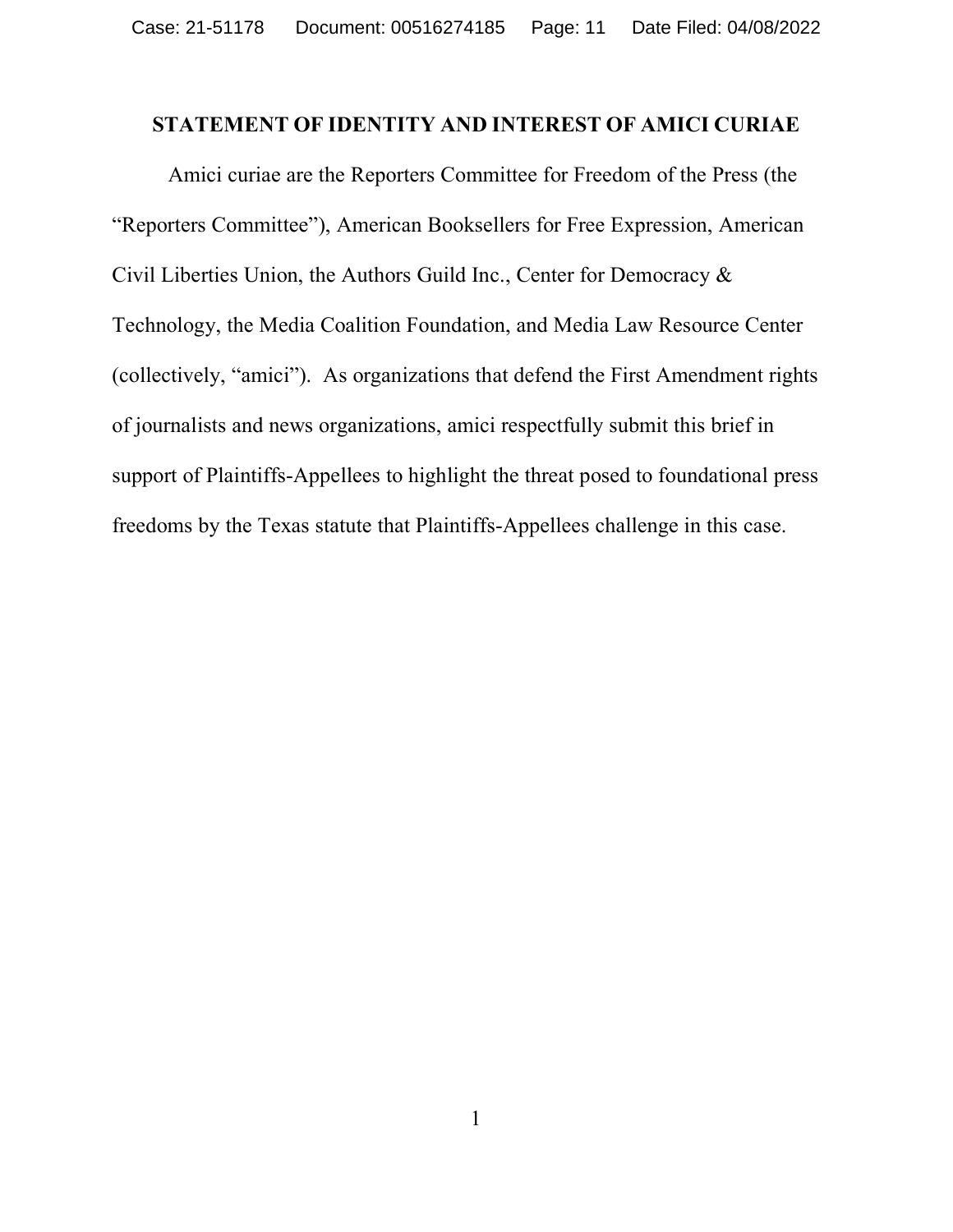#### **SOURCE OF AUTHORITY TO FILE**

Counsel for Plaintiffs-Appellees and Defendant-Appellant have consented to the filing of this brief. *See* Fed. R. App. P. 29(a)(2).

#### **FED. R. APP. P. 29(A)(4)(E) STATEMENT**

Amici declare that:

- 1. no party's counsel authored the brief in whole or in part;
- 2. no party or party's counsel contributed money intended to fund preparing or submitting the brief; and
- 3. no person, other than amici, their members or their counsel,

contributed money intended to fund preparing or submitting the brief.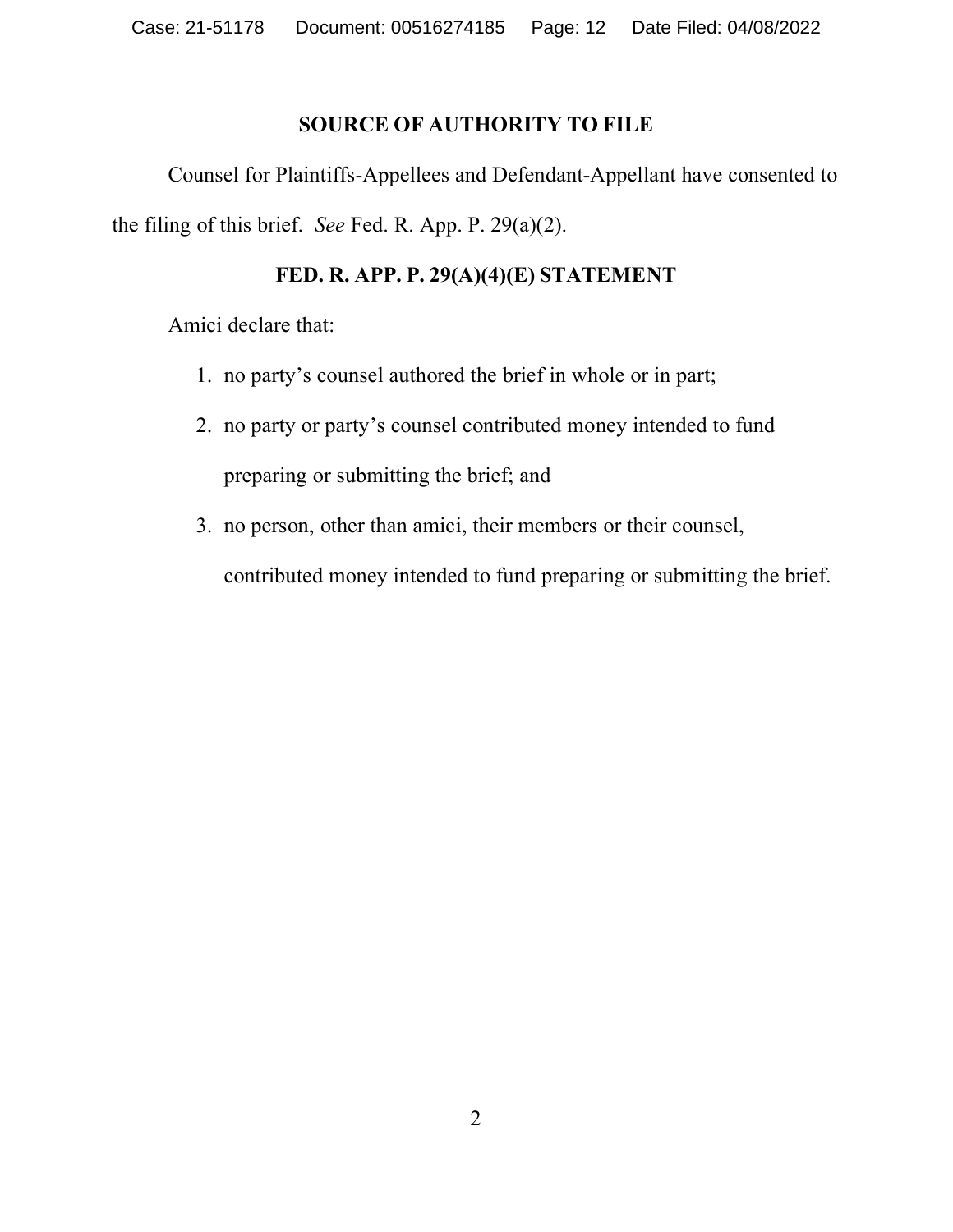#### **SUMMARY OF ARGUMENT**

The First Amendment "erects a virtually insurmountable barrier" around a publisher's exercise of editorial judgment. *Miami Herald Publ'g Co. v. Tornillo*, 418 U.S. 241, 259 (1974) (White, J., concurring). That bulwark is a necessary, fundamental protection for freedom of the press, one that Texas would weaken in order to regulate perceived bias in the editorial practices of large social media firms that state officials believe are "[s]ilencing conservative views." Greg Abbot  $(Q)$ GregAbbott TX), Twitter (Mar. 5, 2021, 9:35 PM), https://perma.cc/5D3F-BRPG. But the "danger inherent in government editorial oversight, even in the interest of 'balance,' is well established." *Bullfrog Films, Inc. v. Wick*, 847 F.2d 502, 510 (9th Cir. 1988). The rationales the State offers for mandating "balance" here, if accepted, would erode bedrock constitutional guarantees—not just for the new forms of digital media the State targets now, but also for more traditional forms of media that might draw the government's antagonism in the future. The district court rightly enjoined the effort, and this Court should affirm.

The challenged statute, HB 20, is unconstitutional several times over. It prohibits covered platforms from declining to publish content because they object to its viewpoint, substituting the State's own editorial judgment for that of a private publisher in violation of the rule recognized in *Tornillo*.While Appellant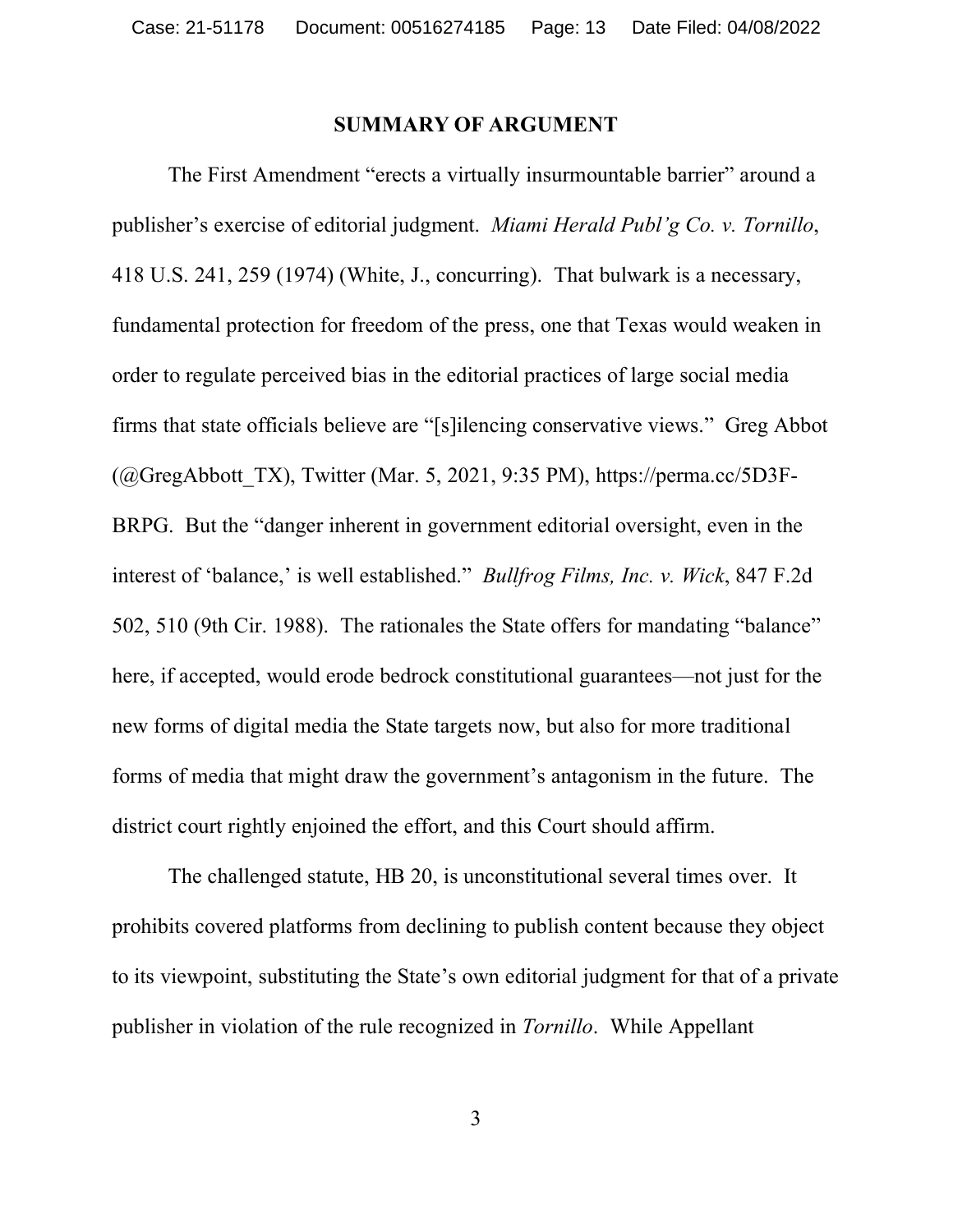maintains that *Tornillo* does not control this case, the State's proposed distinctions between new and old media do not in fact distinguish covered platforms from newspapers, and this Court must reject any rule that would entitle Texas to police the objectivity of a Dallas daily. That central defect is compounded by transparency provisions that "subject[] the editorial process to private or official examination" without anything approaching an adequate justification, an intrusion that cannot "survive constitutional scrutiny as the First Amendment is presently construed." *Herbert v. Lando*, 441 U.S. 153, 174 (1979). And even if those flaws standing alone did not make clear HB 20's constitutional invalidity, the fact that the statute as a whole targets "only a handful of publishers" requires this Court to conduct a searching First Amendment review even *if* the law could imaginably be characterized as an economic regulation—which it cannot. *Minneapolis Star & Tribune Co. v. Minn. Comm'r of Revenue*, 460 U.S. 575, 591 (1983).

Some amici take no position on how the social media platforms targeted by HB 20 exercise their editorial discretion; others have expressed a diversity of views, some of them critical. But whatever the vices or virtues of any social media firm's particular choices about the content it hosts on its platform, HB 20 would cut short those conversations in favor of conformity with a single governmentimposed view. That intrusion cannot be sustained without undermining core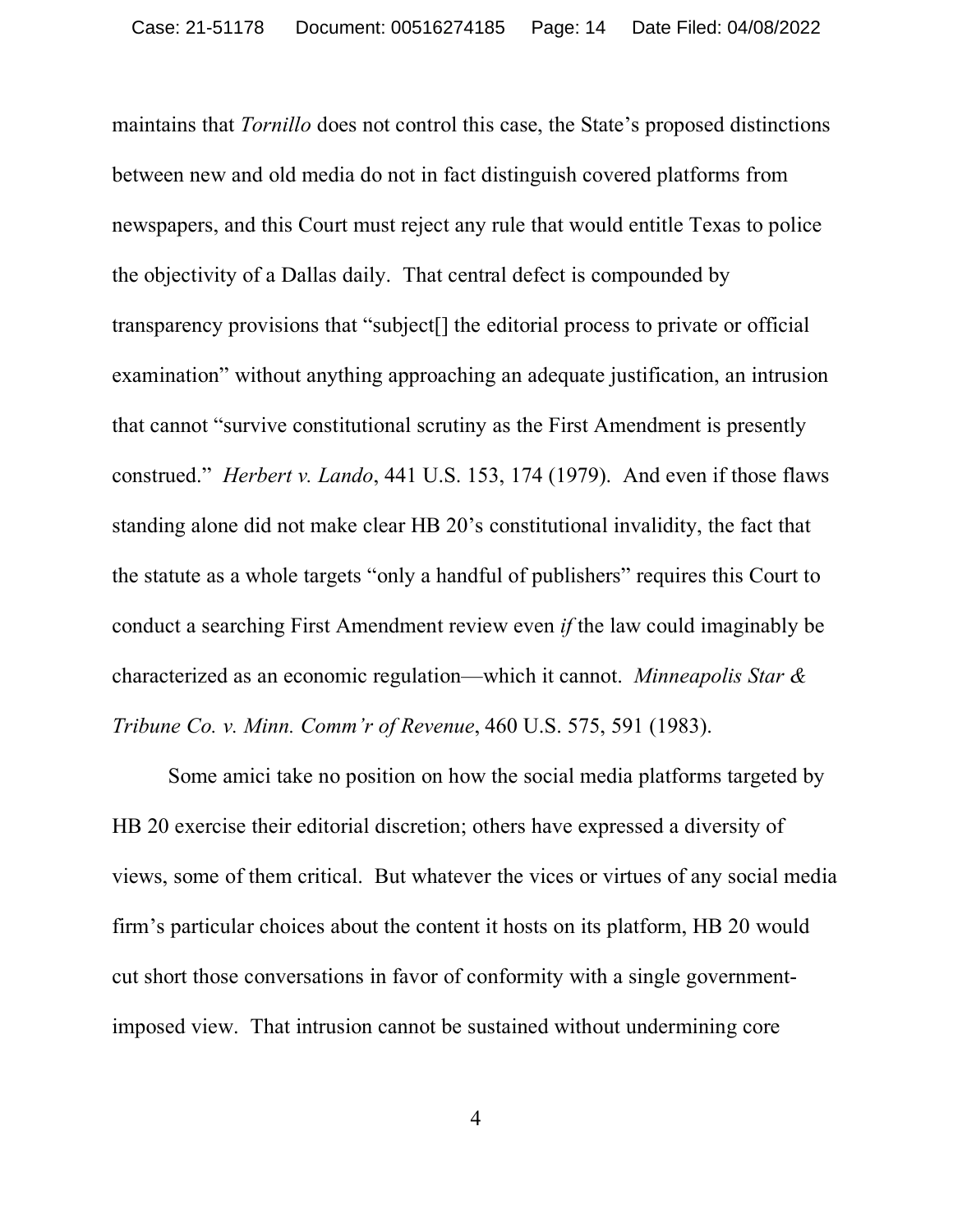principles upon which freedom of the press depends. Accordingly, for the reasons given herein, amici respectfully urge the Court to affirm the preliminary injunction.

#### **ARGUMENT**

#### **I. The must-carry provisions of HB 20 regulate––and unconstitutionally infringe––the editorial freedom that the First Amendment protects.**

A. The First Amendment prohibits the government from imposing its preferred editorial viewpoint, even a notionally neutral one, on private publishers.

The heart of HB 20 is its requirement that covered platforms not "censor a user" on the basis of the "viewpoint" the user expresses. Tex. Civ. Prac. & Rem. Code  $\S$  143A.002.<sup>1</sup> In other words, it prohibits covered platforms from exercising their own judgment as to which viewpoints they would like to publish and curate.

The Supreme Court's decision in *Miami Herald Publishing Co. v. Tornillo* controls judicial review of that mandate. There, the Court unanimously affirmed that the First Amendment forbids governmental interference in editorial decisionmaking when it held unconstitutional Florida's "right of reply" statute, which "grant[ed] a political candidate a right to equal space to reply to criticism and attacks on his record by a newspaper." *Tornillo*, 418 U.S. at 243, 258. Then,

Under the statute, to censor "means to block, ban, remove, deplatform, demonetize, de-boost, restrict, deny equal access or visibility to, or otherwise discriminate against expression." Tex. Civ. Prac. & Rem. Code § 143A.001.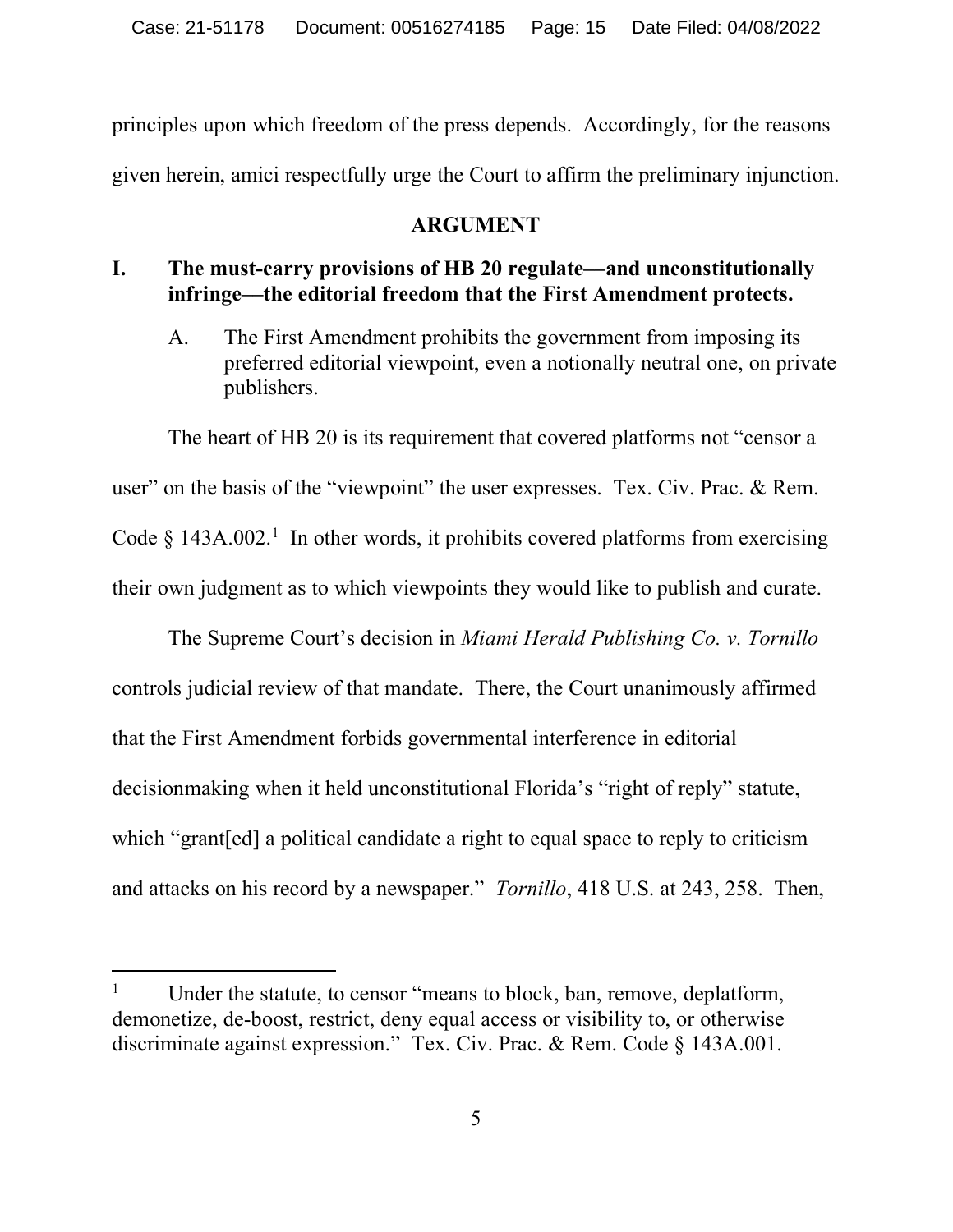as now, debates about editorial fairness were widely understood as proxies for broader political disagreements in American life.<sup>2</sup> Against that backdrop, the Court made clear that those disagreements cannot be legislated away; that state control of the "choice of material" to include in a newspaper cannot be "exercised consistent with First Amendment guarantees," *id*. at 258; and that when an editorial decision deals with the "treatment of public issues and public officials whether fair or unfair"—that core principle applies with all the more force. *Id*.

*Tornillo*'s bar on "government tampering" with "news and editorial content" is central to the integrity and preservation of a free press. *Tornillo*, 418 U.S. at 259 (White, J., concurring). As Chief Justice Burger's opinion emphasized, in addition to the direct threat of censorship raised when the government supervises the "treatment of public issues and public officials," *id.* at 258, a "[g]overnmentenforced right of access inescapably 'dampens the vigor and limits the variety of public debate,'" *id*. at 257 (quoting *N.Y. Times Co. v. Sullivan*, 376 U.S. 254, 279

l

<sup>2</sup> *Compare* Anthony Lewis, *Nixon and a Right of Reply*, N.Y. Times, Mar. 24, 1974, at E2, https://perma.cc/2W2J-AJ65 (noting that President Nixon urged the Justice Department to explore a federal right-of-reply statute because of press coverage of his administration), *with* Press Release, Ken Paxton, Att'y Gen. of Texas, *AG Paxton Issues Civil Investigative Demands to Five Leading Tech Companies Regarding Discriminatory and Biased Policies and Practices* (Jan. 13, 2021), https://perma.cc/JYW3-S9S6 (resolving to investigate the "removing and blocking [of] President Donald Trump from online media platforms").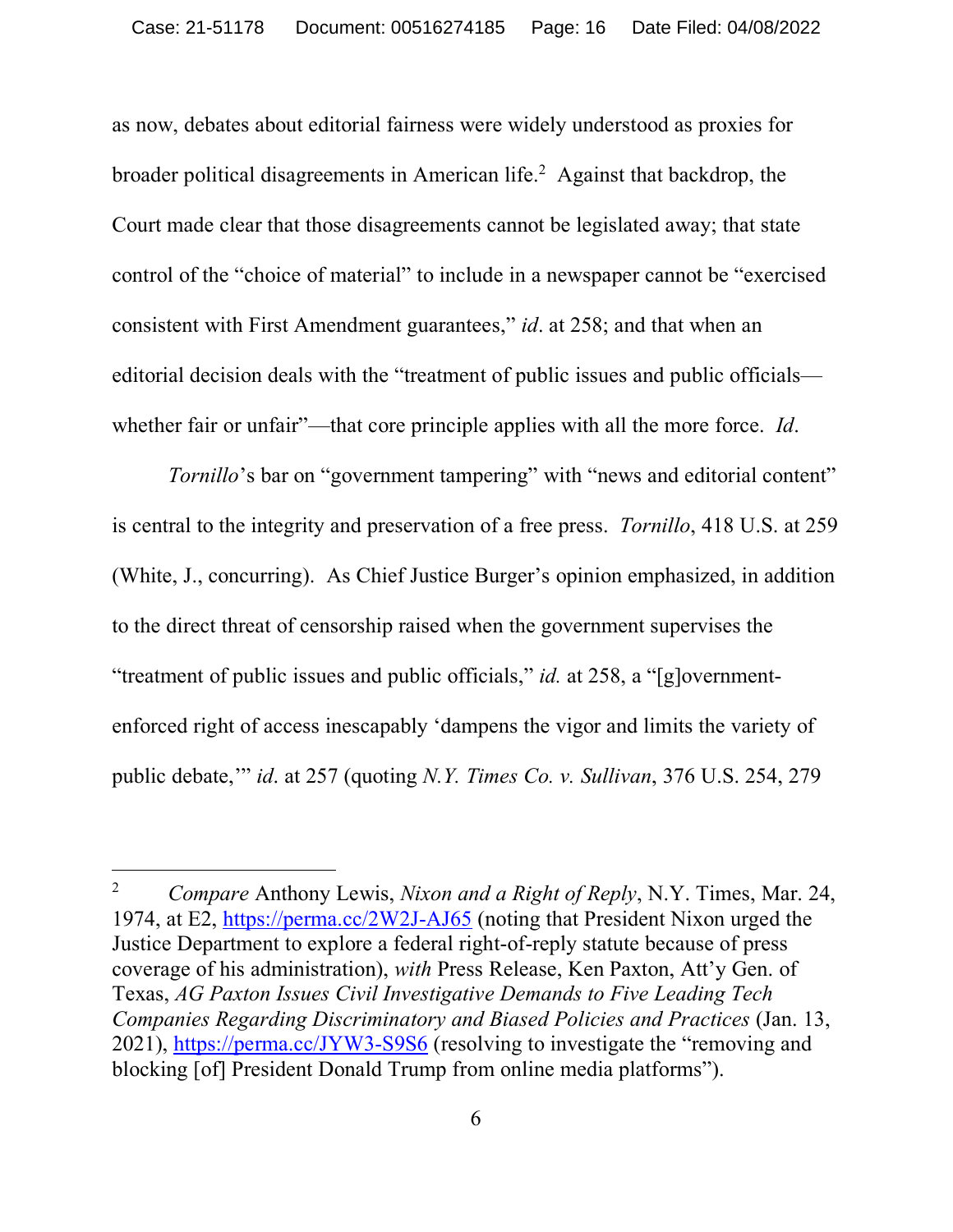(1964)), flattening diverse editorial viewpoints into one pre-approved voice. So too here, where Texas would replace the diversity of approaches currently taken by social media platforms with a single perspective that the State believes is neutral.

The Court's analysis did not turn on a rosy view of how either the *Miami Herald* in particular, or the press in general, exercises the editorial judgment that the Constitution protects. To the contrary, in the first half of the Court's opinion, Chief Justice Burger summarized with sympathy concerns that powerful media corporations "too often hammer[] away on one ideological or political line using [their] monopoly position not to educate people, not to promote debate, but to inculcate in [their] readers one philosophy, one attitude—and to make money." *Tornillo*, 418 U.S. at 253 (quoting William O. Douglas, *The Bill of Rights Is Not Enough*, *in* The Great Rights 124–25 (Edmond Cahn ed., 1963)); *see also* Lucas A. Powe Jr., The Fourth Estate and the Constitution 271 (1992) (noting that a reader "stopping there" would assume that the *Herald* had gone on to lose). "But the balance struck by the First Amendment with respect to the press is that society must take the risk that occasionally debate on vital matters will not be comprehensive and that all viewpoints may not be expressed," *Tornillo*, 418 U.S. at 260 (White, J., concurring), because the dangers posed by the alternative path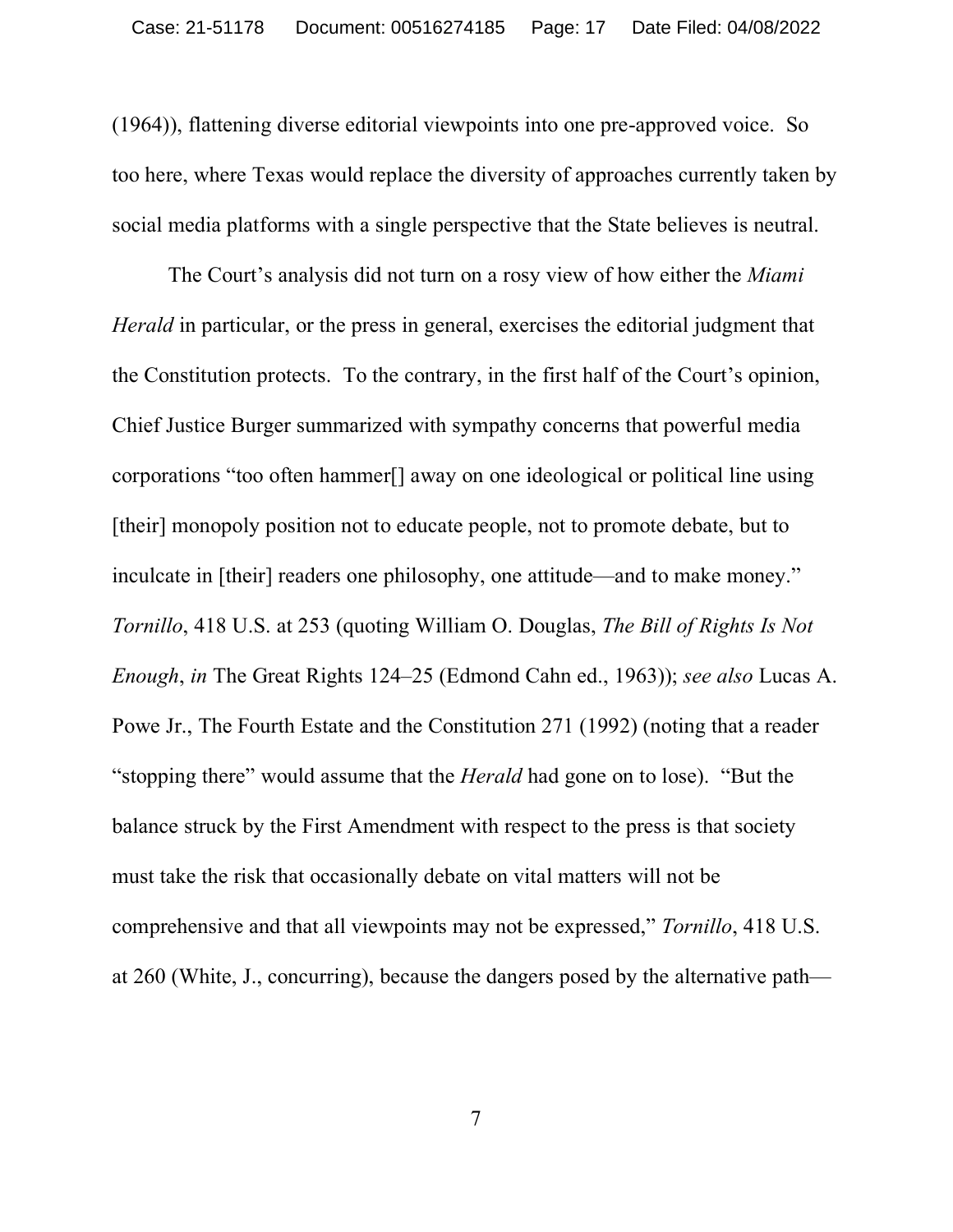assigning the government the power of the censor, to tinker with debate until its subjective and self-fulfilling sense of fairness is satisfied—are far graver.

*Tornillo* states a *per se* rule; the Court did not apply strict, intermediate, or any other form of scrutiny to Florida's right-of-reply statute. Rather, the Court held that "any such compulsion to publish that which reason tells [an editor] should not be published is unconstitutional"—period. *Tornillo*, 418 U.S. at 256; *see also Passaic Daily News v. NLRB*, 736 F.2d 1543, 1557 (D.C. Cir. 1984) ("The Supreme Court has implied consistently that newspapers have absolute discretion to determine the contents of their newspapers."); Powe, *supra*, at 277 ("Because editorial autonomy is indivisible, it must be absolute.").<sup>3</sup> And for good reason: The government's decision to displace an editor's point of view in favor of its own—even a notionally neutral one—is always viewpoint based. That end is "so

<sup>3</sup> Of course, the *Tornillo* rule—though absolute where it applies—does not prohibit all regulation of publishers, including social media platforms. It is only triggered in the first place by state action that directly regulates editorial choices or that has the practical effect of singling out those "exercising the constitutionally protected freedom of the press." *Arcara v. Cloud Books, Inc.*, 478 U.S. 697, 704 (1986). Newspapers are as bound as any other entity by, say, the generally applicable law of antitrust. *See Tornillo*, 418 U.S. at 254. Equally, Appellant's suggestion that invalidating HB 20 (which directly regulates editorial judgments) would call into question the validity of generally applicable anti-discrimination statutes (which regulate commercial acts instead) is a red herring. *See Pittsburgh Press Co. v. Pittsburgh Comm'n on Human Relations*, 413 U.S. 376, 385 (1973).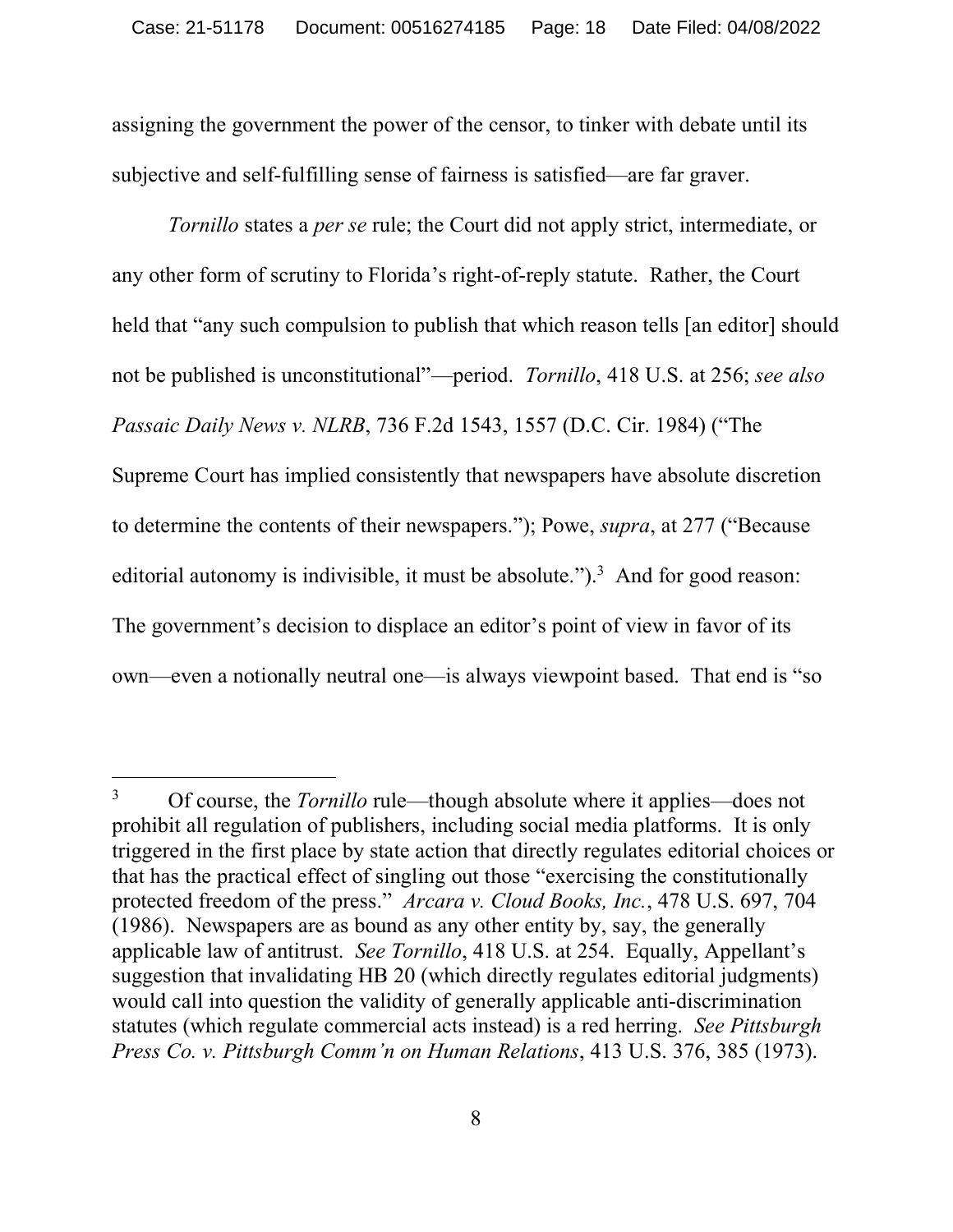plainly illegitimate" as to "immediately invalidate" any statute aimed at it. *City Council of Los Angeles v. Taxpayers for Vincent*, 466 U.S. 789, 804 (1984); *accord Wooley v. Maynard*, 430 U.S. 705, 717 (1977) ("[W]here the State's interest is to disseminate an ideology, . . . such interest cannot outweigh an individual's First Amendment right to avoid becoming the courier for such message."). Like any other case of "viewpoint bias," a finding that the government has usurped the editorial role "end[s] the matter." *Iancu v. Brunetti*, 139 S. Ct. 2294, 2302 (2019).

B. Appellant's arguments in defense of HB 20 would allow the State of Texas to impose its editorial judgment not only on the new forms of digital media it targets now, but also on traditional news publishers.

In defending the suggestion that covered platforms can be prohibited from exercising editorial judgment, Appellant dismisses *Tornillo* as an "outlier precedent about newspapers," Appellant Br. 16, but the State's efforts to distinguish the case away make little sense. The *Tornillo* rule is not the personal property of a closed set of traditional news organizations; it protects a function editorial judgment—regardless of who exercises it.And the State has not, in any event, offered distinctions that successfully distinguish what targeted social media platforms do from what newspapers do. *Cf. Columbia Broad. Sys., Inc. v. Democratic Nat'l Comm.*, 412 U.S. 94, 144–45 (1973) (Stewart, J., concurring) (noting the danger posed by arguments for "greater Government control of press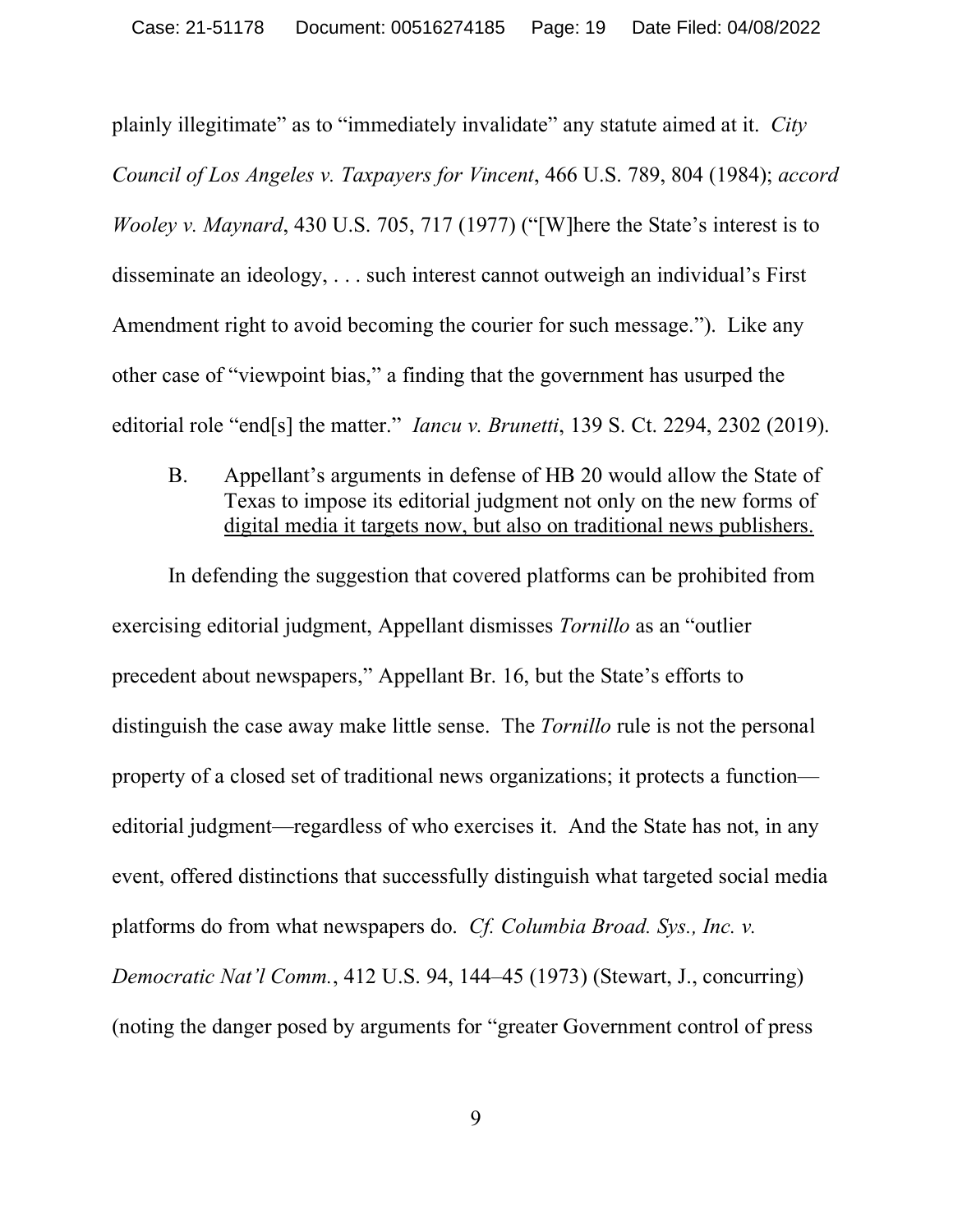freedom" in new media that "would require no great ingenuity" to extend to newspapers). The arguments that the State advances here only underline that HB 20 threatens the First Amendment's core protections for press freedom.

As an initial matter, the question of whether covered platforms are "like newspapers," Appellant Br. 2, is poorly framed. The *Tornillo* rule has been extended "well beyond the newspaper context" because it asks whether the government has seized control of an aspect of the speech process (deciding what to publish) rather than whether the regulation burdens a favored class (the press). *Jian Zhang v. Baidu.com Inc.*, 10 F. Supp. 3d 433, 437 (S.D.N.Y. 2014); <sup>4</sup> *cf. Branzburg v. Hayes*, 408 U.S. 665, 704 (1972) ("Freedom of the press is a fundamental personal right which is not confined to newspapers and periodicals." (citation and internal quotation marks omitted)). That rule itself protects the press, because a tailored privilege that the government awards to those *it* considers legitimate media can easily become the sort of "abhorred licensing system of Tudor and Stuart England" that "the First Amendment was intended to ban from

<sup>4</sup> *See also, e.g.*, *La'Tiejira v. Facebook, Inc.*, 272 F. Supp. 3d 981, 991 (S.D. Tex. 2017) (*Tornillo* rule governs Facebook's moderation choices); *Langdon v. Google, Inc*., 474 F. Supp. 2d 622, 629–30 (D. Del. 2007) (Google's search rankings); *e-ventures Worldwide, LLC v. Google, Inc.*, No. 2:14-cv-646, 2017 WL 2210029, at \*4 (M.D. Fla. Feb. 8, 2017) (same); *Search King, Inc. v. Google Tech., Inc.*, No. CIV-02-1457, 2003 WL 21464568, at \*2–4 (W.D. Okla. May 27, 2003).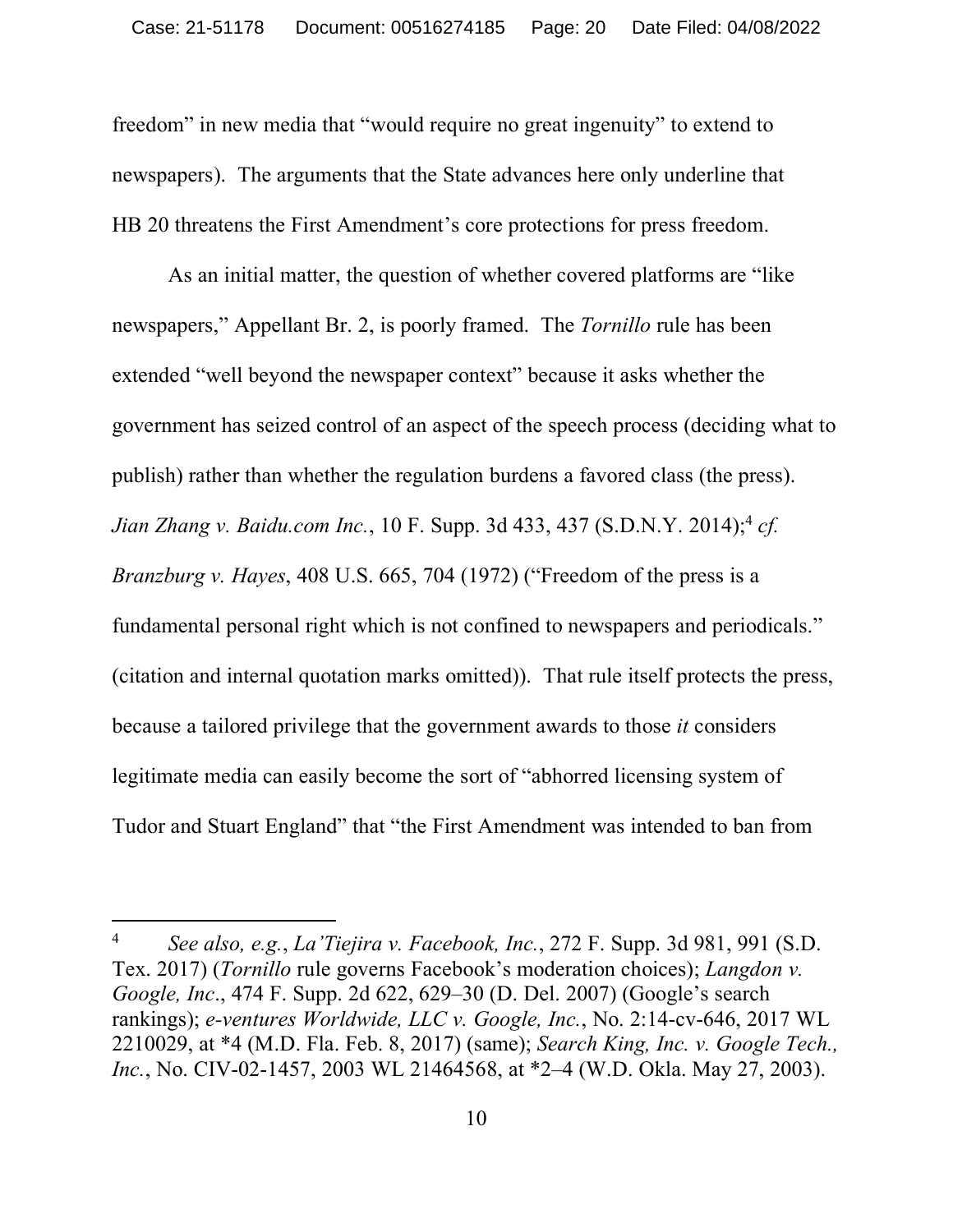this country." *First Nat'l Bank of Bos. v. Bellotti*, 435 U.S. 765, 801 (1978) (Burger, C.J., concurring). Texas's effort to limit application of the *Tornillo* rule to an arbitrarily narrow class of speakers presents just that risk of favoritism, *see infra* Part III, and it cannot be squared with the Supreme Court's precedents.

But even if the State's attempt to limit *Tornillo* to publishers who look like newspapers were appropriate, its proposed distinctions would fail on their own terms. For instance, the suggestion that newspapers are distinguished by space constraints that platforms lack can be squared neither with *Tornillo* itself nor with the practical reality of contemporary news publishing. As the Supreme Court made clear, Florida's right-of-reply statute would have violated the First Amendment "[e]ven if a newspaper would face no additional costs to comply . . . and would not be forced to forgo publication of news or opinion by the inclusion of a reply." *Tornillo*, 418 U.S. at 258. The "intrusion into the function of editors" is the keystone harm of such legislation, *id.*, and not just the fact that printing ink has some non-zero costs. For that matter, people today overwhelmingly engage with the news online, *see* Elisa Shearer, *More than Eight-in-Ten Americans Get News from Digital Devices*, Pew Research Center (Jan. 12, 2021),

https://perma.cc/UGU5-8PDJ, where traditional publishers have the same capability to "proceed to infinite expansion of [their] column space" as any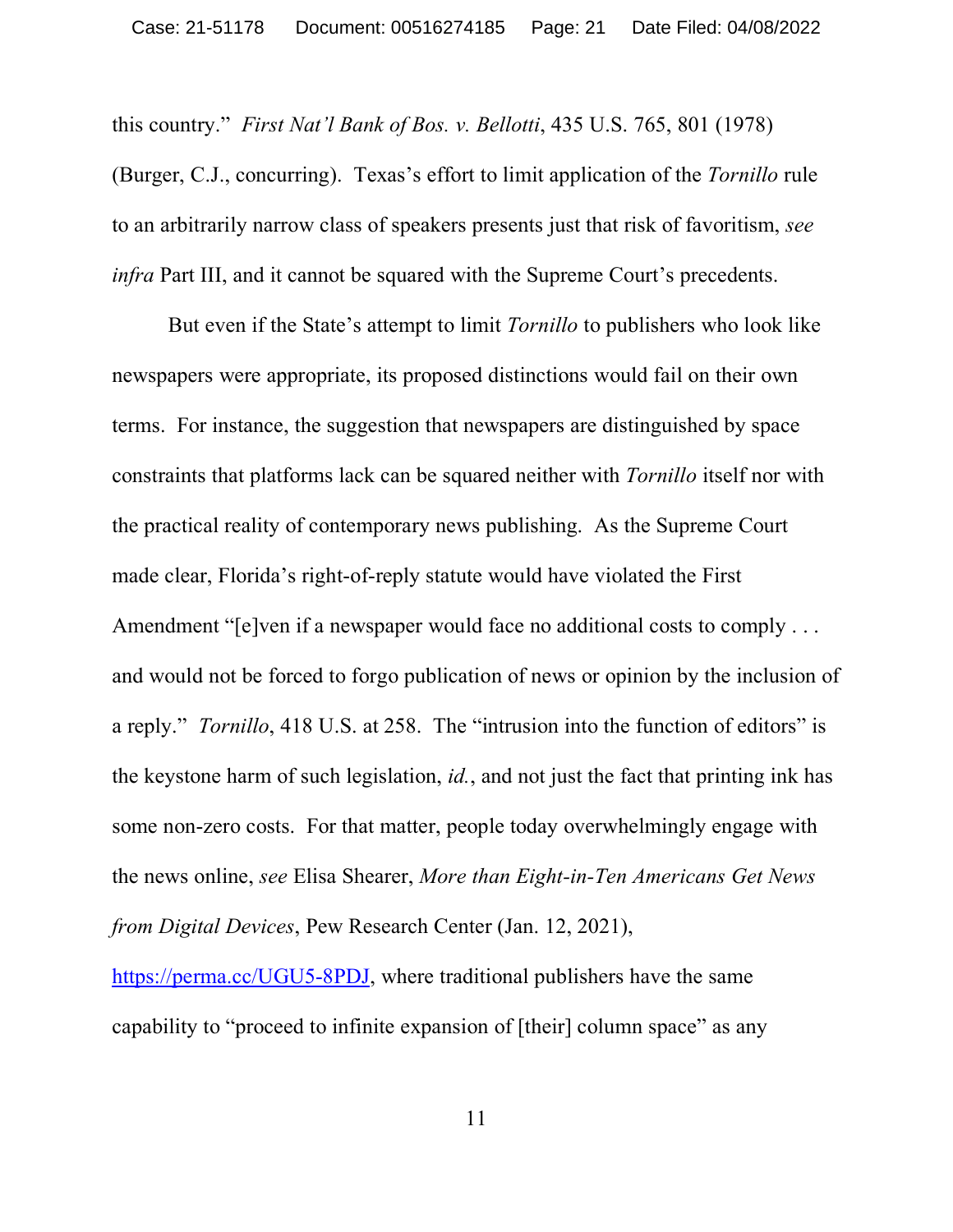covered platform willing to rent the necessary server space, *Tornillo*, 418 U.S. at 257. But as even the State seems to concede, it would violate the First Amendment to require that an online-only magazine run even a single, short contribution that "reason tells [it] should not be published." *Id.* at 256; *see* Appellant's Br. at 20.

The State's other distinctions are no more persuasive. The suggestion that the social media platforms targeted by HB 20 are "passive receptacle[s]" for others' speech, *Tornillo*, 418 U.S. at 258, requires ignoring the wealth of subjective editorial judgments those platforms make daily, many of which mirror the sort of decisions news publishing requires. Both Twitter and Meta, for instance, consider whether content they otherwise find objectionable is "newsworthy" in judging whether it should nevertheless be published—and if so, how best to contextualize it. *Our Approach to Newsworthy Content*, Meta (Jan. 19, 2022),

https://perma.cc/7TR5-NEX2; *Our Approach to Policy Development and Enforcement Philosophy*, Twitter, https://perma.cc/KVS2-PAMU (last visited Mar. 18, 2022). Neither is there anything distinctive about the fact that platforms have expressed an interest in surfacing the full diversity of public opinion; so too, since 1896, has *The New York Times*. *See New York Times Opinion Guest Essays*, N.Y. Times, https://perma.cc/7MC2-DB3C (last visited Mar. 21, 2022) (describing a commitment to publishing "all shades of opinion"). Nothing in that ambition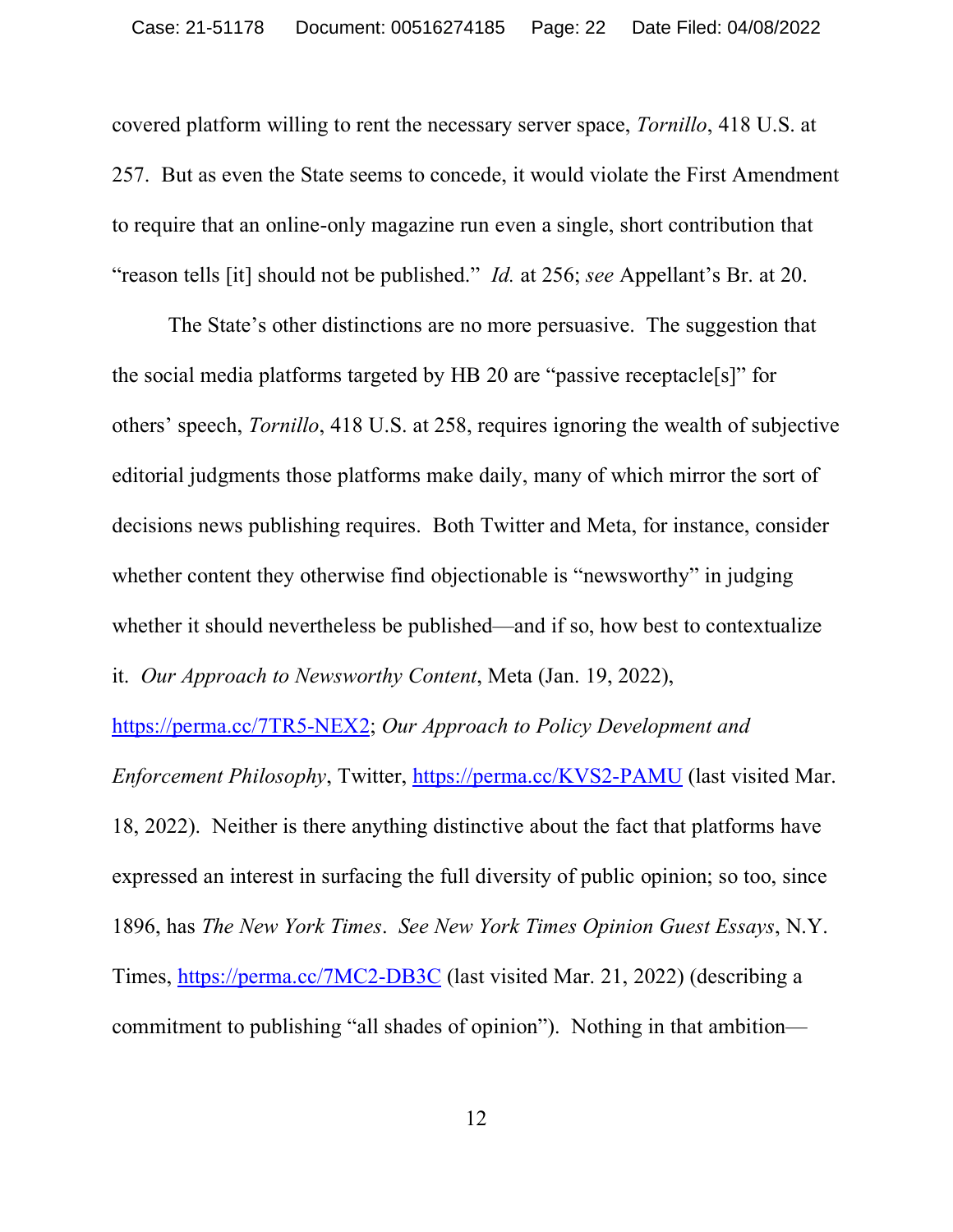realized or not—is inconsistent with the exercise of editorial judgment. *Tornillo*  stands for the proposition that the government cannot commandeer it.

On each front, that Appellant cannot meaningfully distinguish covered platforms from traditional news outlets underscores the threat that HB 20 poses to press freedom. To sustain the duties Texas hopes to impose on social media platforms today risks exposing news organizations to the same duties whenever the State next turns its attention there. Because the Supreme Court ruled this sort of intrusion out of bounds nearly fifty years ago, the District Court rightly enjoined it.

#### **II. The transparency provisions of HB 20 likewise target—and unconstitutionally burden—the free exercise of editorial discretion.**

In addition to the direct burdens it imposes on the editorial process, HB 20 also seeks to "subject[] the editorial process to private or official examination" in search of concealed bias. *Herbert*, 441 U.S. at 174*.* It does so by requiring that covered platforms "publicly disclose" how they "curate[] and target[] content to users," Tex. Bus. & Com. Code  $\S$  120.051; that they "publish an acceptable use policy" explaining how they "ensure content complies" with those standards, *id.* § 120.052; that they "publish a biannual transparency report" with aggregate data on content taken down, *id.* § 120.053; and that they "explain" to users whose content they find objectionable "the reason the content was removed," *id.* § 120.103.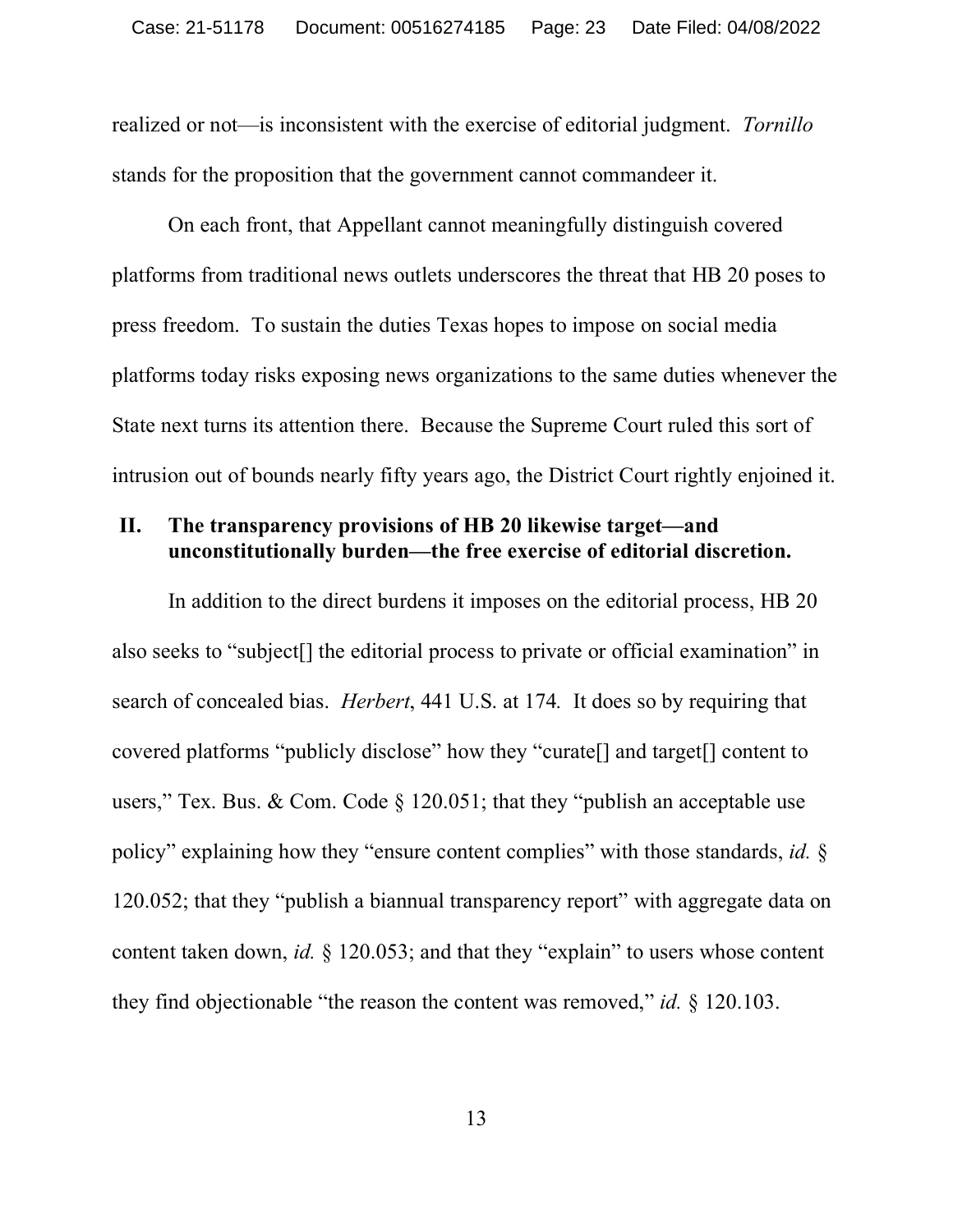Texas maintains that these intrusions are less objectionable than the government's direct exercise of editorial control, as if forcing the *Miami Herald* to disclose *why* it rejected Pat Tornillo's submissions would have been a defensible compromise. Not so. Technology company transparency can benefit the public, and some amici have supported voluntary transparency measures.<sup>5</sup> But government mandates requiring transparency raise First Amendment concerns especially when, as here, they complement a viewpoint discriminatory scheme. Even if that concern were not present, under the First Amendment, Texas must articulate at least a substantial interest in HB 20's disclosure requirements. Because it has failed to do so, the District Court appropriately enjoined them.

A. The transparency provisions of HB 20 cannot be severed from the statute's viewpoint-discriminatory must-carry mandate.

As a threshold matter, HB 20's disclosure provisions must fall because those portions of the law cannot be severed from its viewpoint-discriminatory core. As the Supreme Court recently reiterated in declining to distinguish valid and invalid segments of a viewpoint-discriminatory statute, when a law "aim[s] at the suppression of views, why would it matter that [the legislature] could have captured some of the same speech through a viewpoint-neutral statute?" *Brunetti*,

<sup>5</sup> *See, e.g.*, *The Santa Clara Principles on Transparency and Accountability in Content Moderation*, https://santaclaraprinciples.org/ (last visited Apr. 5, 2022).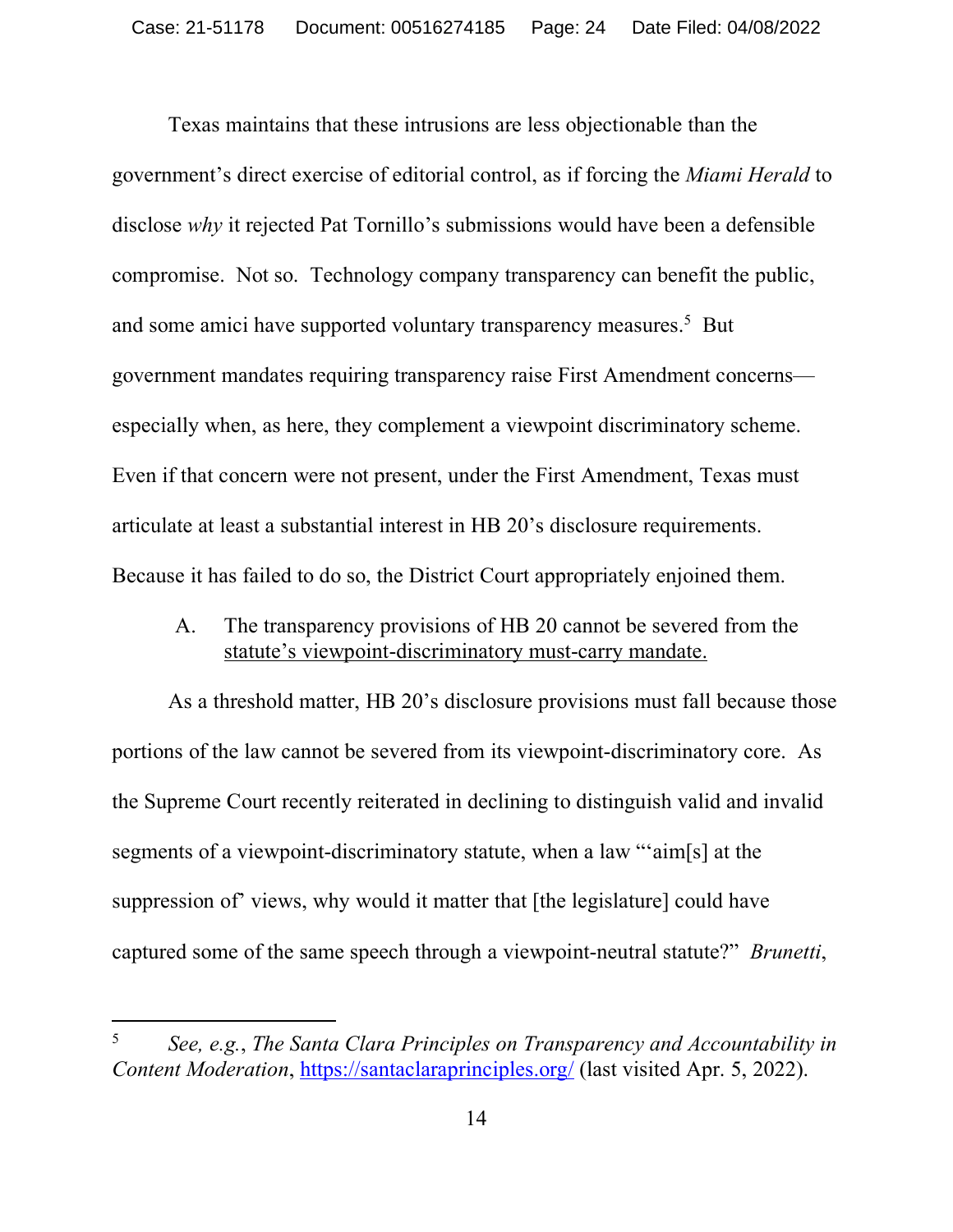139 S. Ct. at 2302 (quoting *Matal v. Tam*, 137 S. Ct. 1744, 1766 (2017) (Kennedy, J., concurring in part and concurring in the judgment)). That the law pursues a forbidden purpose dooms the whole statute, not just the portions that make its illegal goal most clear. *See* William Baude, *Severability First Principles*, 109 Va. L. Rev. (forthcoming 2023) (manuscript at  $29-30 \& n.140$ ), https://bit.ly/3xa0lrd (noting that "constitutionally forbidden intent" may imply a statute's invalidity in all cases it covers). Were it otherwise, the government could leave to courts the task of crafting comprehensive media regulation from the ruins of intentional censorship schemes. *See Reno v. ACLU*, 521 U.S. 844, 884 n.49 (1997); *cf. Whole Woman's Health v. Hellerstedt*, 136 S. Ct. 2292, 2318–19 (2016) (declining to enforce the severability clause of a Texas law that lacked a legitimate purpose).

Appellant's only answer to the finding that the law is infected with viewpoint discrimination is a brief citation to *United States v. O'Brien*, 391 U.S. 367 (1968), for the proposition that "what fewer than a handful of Congressmen said" will not invalidate a facially constitutional statute, *id.* at 384. Perhaps not, but that proposition cannot save HB 20. For one, as discussed above, the law is viewpoint-discriminatory on its face; its keystone provision requires that platforms edit in keeping with the government's preferred theory of "neutrality," the end to which all of its provisions are geared. But even if this Court were to ignore the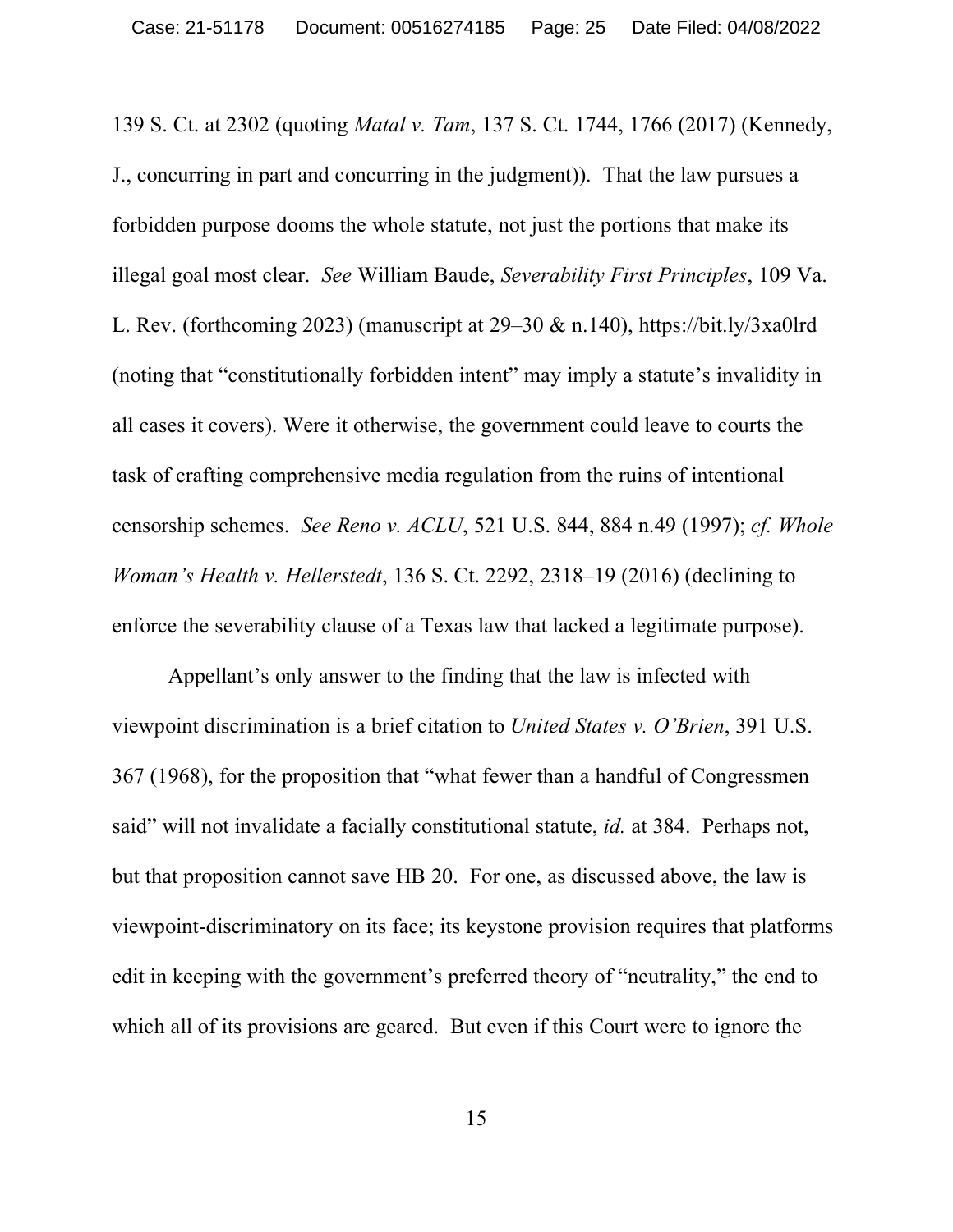statute's "inevitable effect," *Sorrell v. IMS Health Inc.*, 564 U.S. 552, 565 (2011) (quoting *O'Brien*, 391 U.S. at 384), HB 20's "stated purposes may also be considered," *id.*; *see also, e.g.*, *Wis. Educ. Ass'n Council v. Walker*, 705 F.3d 640, 652 n.10 (7th Cir. 2013) (noting that *O'Brien* does not prohibit all consideration of evidence that "the legislature acted with a viewpoint discriminatory motive" and offering the example of a formal preamble). Here, Texas's stated intent to "protect<sup>[]</sup> the free exchange of ideas and information in this state," HB 20,  $\S$  1(2), is identical to the purpose the Supreme Court found illegitimate in *Tornillo*: "ensur[ing] that a wide variety of views reach the public," 418 U.S. at 247–48.

Just as in *Tornillo*, as lofty as that goal may sound in the abstract, in context it states an intent to override a private editorial point of view in favor of one that government officials, with all of their own biases and agendas, consider freer and worthier. And as that aim's inclusion in the statute's preamble makes clear, that illicit purpose pervades all of the legislation's operative provisions. HB 20's transparency provisions cannot be disentangled from it, regardless of whether they could validly have been enacted for other reasons in another context not presented.

B. Even if they stood alone, the transparency provisions of HB 20 would unconstitutionally infringe the protected exercise of editorial discretion.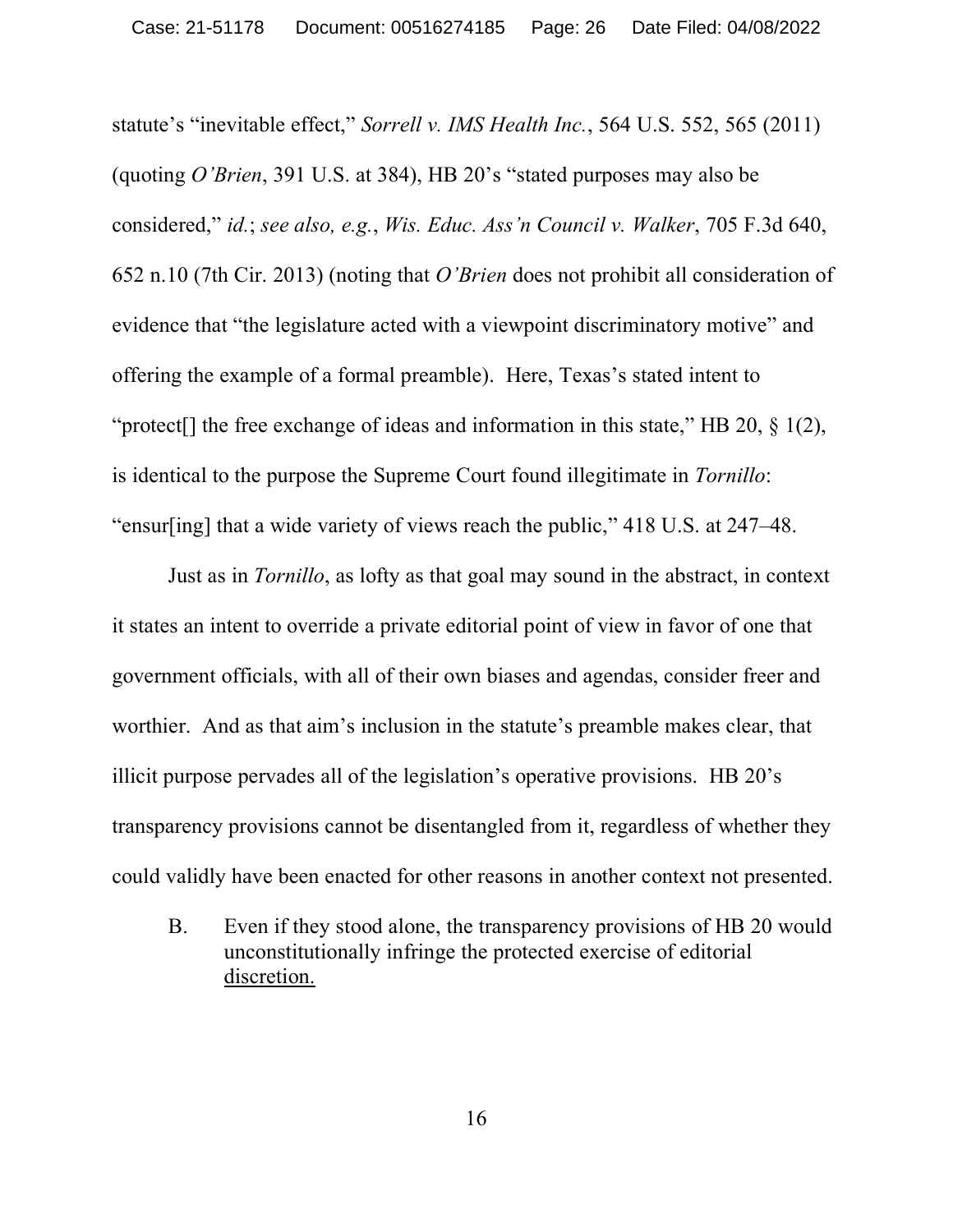Even if HB 20's disclosure mandates were not fatally infected with the statute's viewpoint discriminatory purpose, they cannot survive the scrutiny the Constitution requires. Appellant maintains that HB 20's transparency provisions are subject to only minimal First Amendment review because they compel only "factual and uncontroversial" commercial disclosures within the meaning of *Zauderer v. Office of Disciplinary Counsel of Supreme Court of Ohio*, 471 U.S. 626, 651 (1985). But most of the law's transparency provisions—its requirements to disclose how content is curated, to publish the standards that govern that exercise, and to explain why any piece of content removed was deemed objectionable—are not governed by *Zauderer* because they do not concern commercial speech and they are not "factual." *Id.* Instead, they require that covered platforms explain their irreducibly subjective editorial judgment as to which voices they think worth presenting to the public, and the State has not carried the heightened burden it therefore bears. The only requirement arguably limited to the disclosure of verifiable facts, the biannual report, cannot survive even *Zauderer* because the State has yet to advance an adequate justification for it.

With respect to the requirements other than the biannual report, it is doubtful that publishers' representations about how they exercise "editorial control and judgment" can be shoehorned under the heading of commercial speech in the first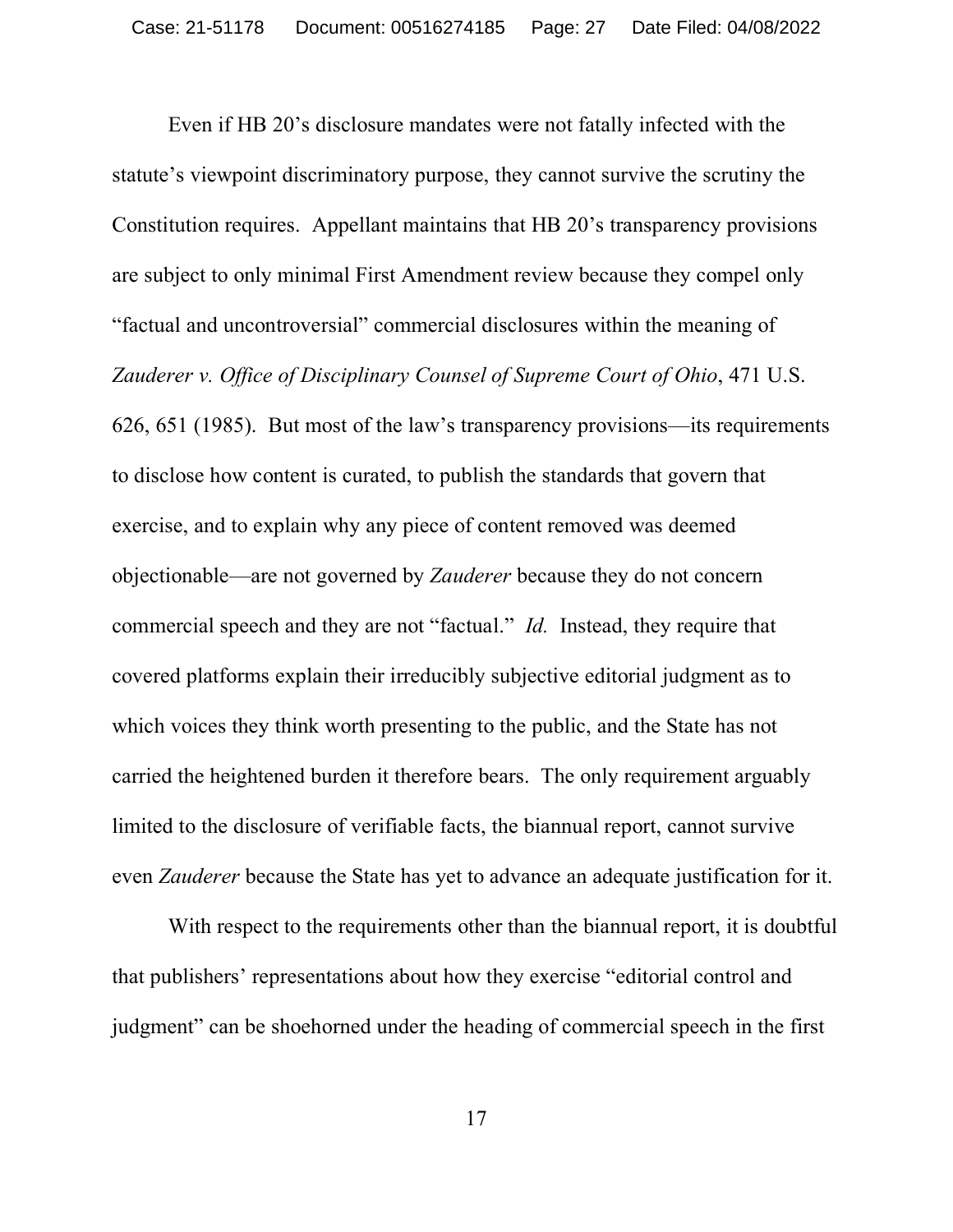place. *Tornillo*, 418 U.S. at 258. That family of doctrines is limited to "expression related solely to the economic interests of the speaker and its audience," *Cent. Hudson Gas & Elec. Corp. v. Pub. Serv. Comm'n of N.Y.*, 447 U.S. 557, 561 (1980), and no one thinks newspapers voluntarily publish their standards just to explain the terms on which papers are sold, *see, e.g.*, *Standards and Ethics*, N.Y. Times, https://perma.cc/Q6GY-9JNX (last visited Mar. 18, 2022); *cf. Sullivan*, 376 U.S. at 266 (decision to accept editorial advertisement for pay is not commercial speech). To the contrary, such disclosures serve a range of public ends expressing the publisher's point of view as to what good journalism is, say, or helping readers form their own views on the reliability of any given news item. *See Newspaper Guild of Greater Phila., Loc. 10 v. NLRB*, 636 F.2d 550, 560 (D.C. Cir. 1980) (noting the First Amendment interests at stake in a newspaper's ability to communicate its journalistic integrity to the public). In much the same way, platforms' policies are written to express their views on what a healthy public conversation looks like, not just to sign up one more user. *Cf. Prager Univ. v. Google LLC*, 951 F.3d 991, 999–1000 (9th Cir. 2020) (rejecting, for purposes of a Lanham Act claim, the suggestion that "YouTube's statements concerning its content moderation policies" amount to advertising designed to win market share).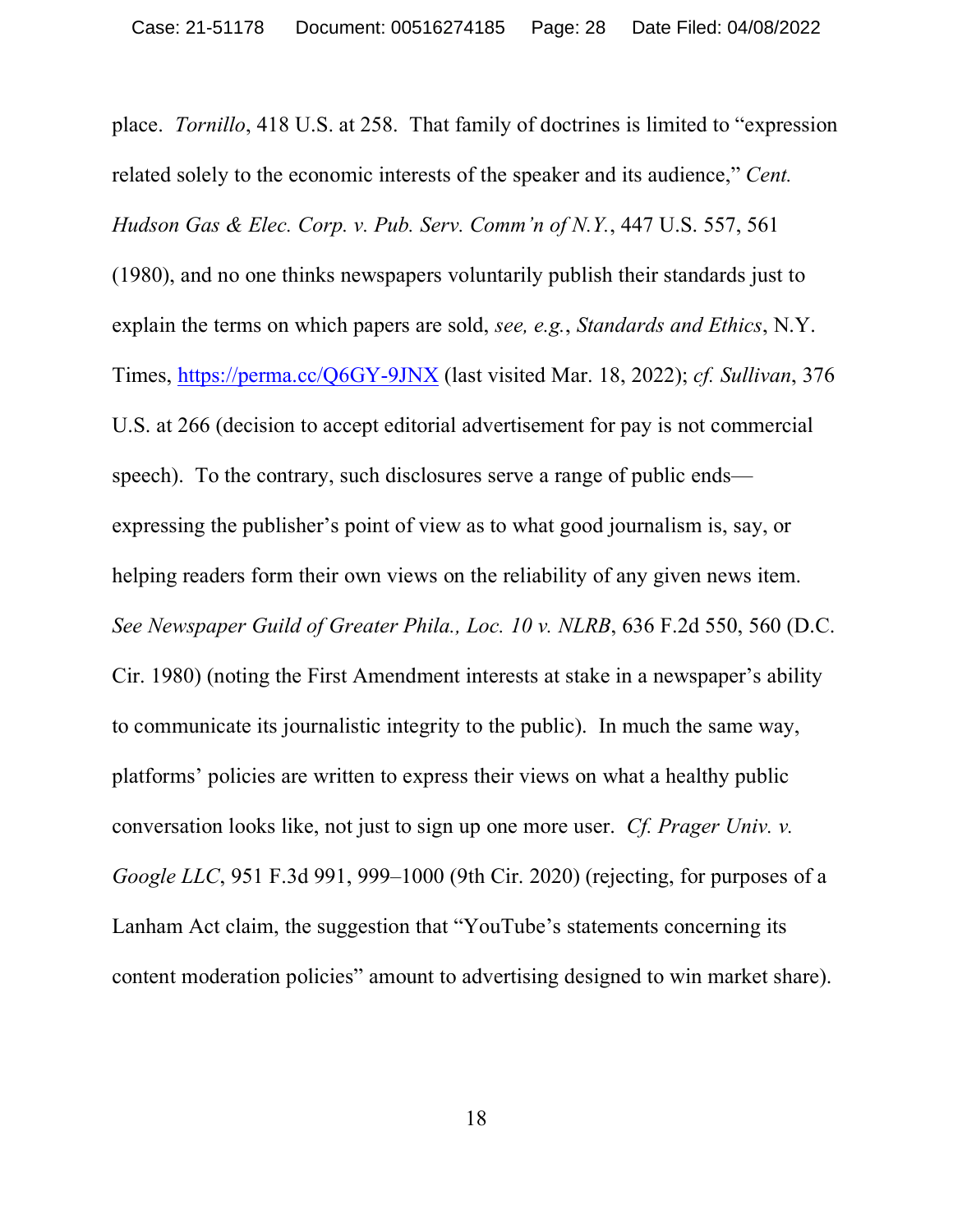Representations about editorial standards are, for that matter, too laden with subjectivity to "propose a commercial transaction." *Pittsburgh Press Co.*, 413 U.S. at 385. News organizations often aspire to provide coverage that is objective, for instance, but "arguments about objectivity are endless," *Policies and Standards*, Wash. Post, https://perma.cc/7CBB-LN8M (last visited Mar. 18, 2022), and transforming every disagreement over the meaning of "fairness" into a consumer-fraud suit would impose a crushing litigation burden on the press. For much the same reason, federal courts have routinely concluded that representations about how reporting will be conducted cannot be enforced through the law of fraud or contract without running grave First Amendment risks.<sup>6</sup> No surprise, then, that courts have likewise found platform moderation policies too vague, hortatory, or subjective to fit under rubrics such as false advertising. *See, e.g.*, *Murphy v. Twitter, Inc.*, 60 Cal. App. 5th 12, 41 (Cal. Ct. App. 2021); *Prager Univ.*, 951 F.3d at 999–1000. Policies of this kind are shot through with expressive judgment; they cannot reasonably be likened to a term-sheet or invitation to deal. *Cf. Caraccioli v. Facebook, Inc.*, 167 F. Supp. 3d 1056, 1064 (N.D. Cal. 2016), *aff'd*, 707 F. App'x

<sup>6</sup> *See, e.g.*, *Veilleux v. Nat'l Broad. Co.*, 206 F.3d 92, 121–23 (1st Cir. 2000); *Desnick v. Am. Broad. Cos., Inc.*, 44 F.3d 1345, 1354–55 (7th Cir. 1995).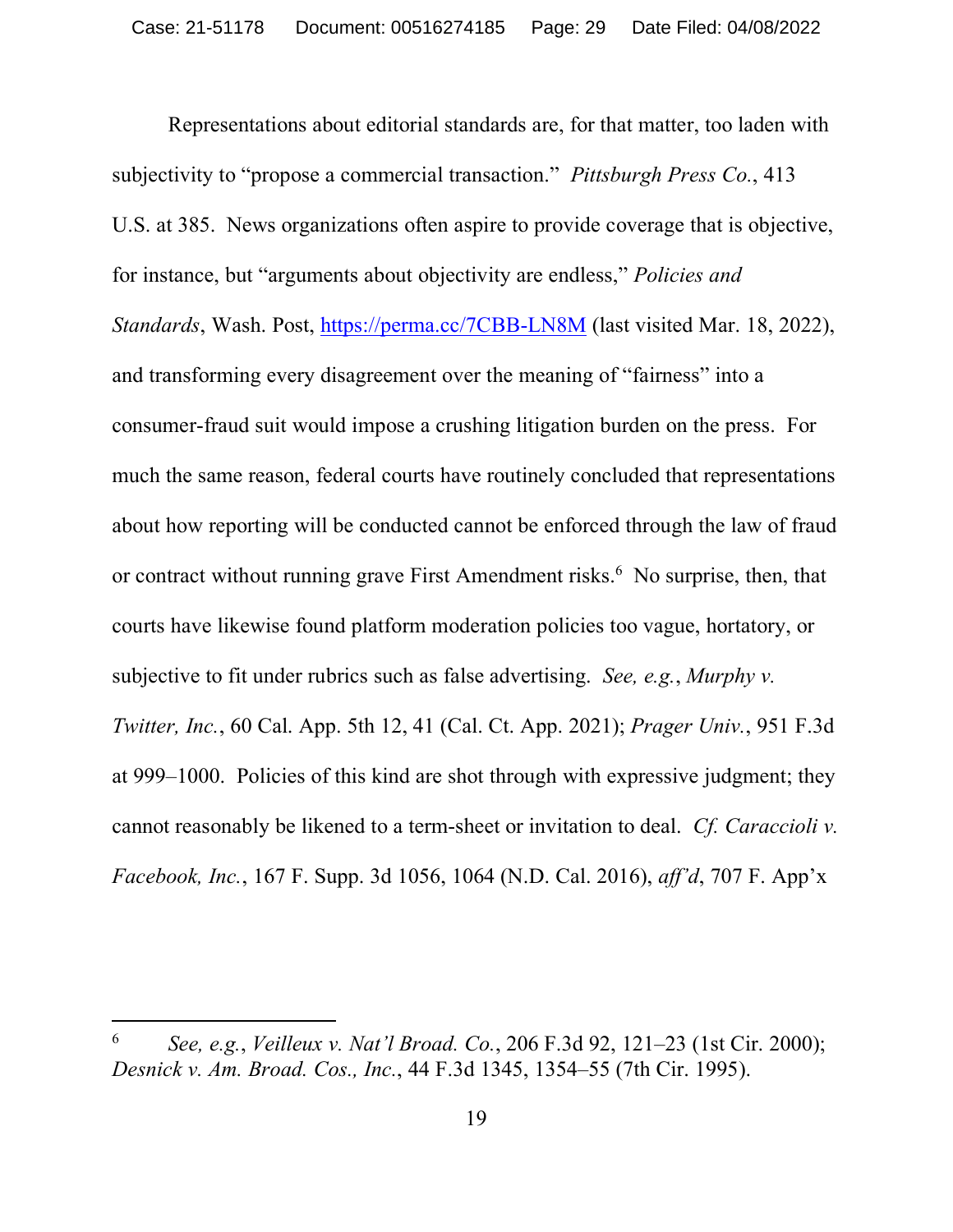588 (9th Cir. 2017) (finding platform community standards unenforceable in breach-of-contract action because they restrict only users, not the platforms).

But even if representations about editorial judgment could be deemed commercial speech, the lenient *Zauderer* standard would be inapplicable to these disclosures because they are not "factual and uncontroversial." 471 U.S. at 651. To require a platform to explain which speech it finds objectionable in general, *see* Tex. Bus. & Com. Code §§ 120.051–052, or why it finds a given post objectionable in particular, *see id.* § 120.103, compels expression of an editorial viewpoint. There is no fact of the matter about which news is and isn't fit to print; deciding that speech is "offensive or inappropriate" calls for "subjective judgment." *Robinson v. Hunt County*, 921 F.3d 440, 447 (5th Cir. 2019).

In that light, the most generous standard of review from which these provisions could benefit is the intermediate scrutiny set out in *Central Hudson*, 7 and the State can preserve them only if its "asserted governmental interest is substantial," if its imposition "directly advances the governmental interest

<sup>7</sup> *Compare Ent. Software Ass'n v. Blagojevich*, 469 F.3d 641, 652 (7th Cir. 2006) (applying strict scrutiny to a commercial disclosure ineligible for *Zauderer*  because of its controversial content), *with R.J. Reynolds Tobacco Co. v. FDA*, 696 F.3d 1205, 1217 (D.C. Cir. 2012), *overruled on other grounds*, *Am. Meat Institute v. U.S. Dep't of Agric.*, 760 F.3d 18, 23 (D.C. Cir. 2014) (en banc) (applying intermediate scrutiny to a disclosure under the same circumstances).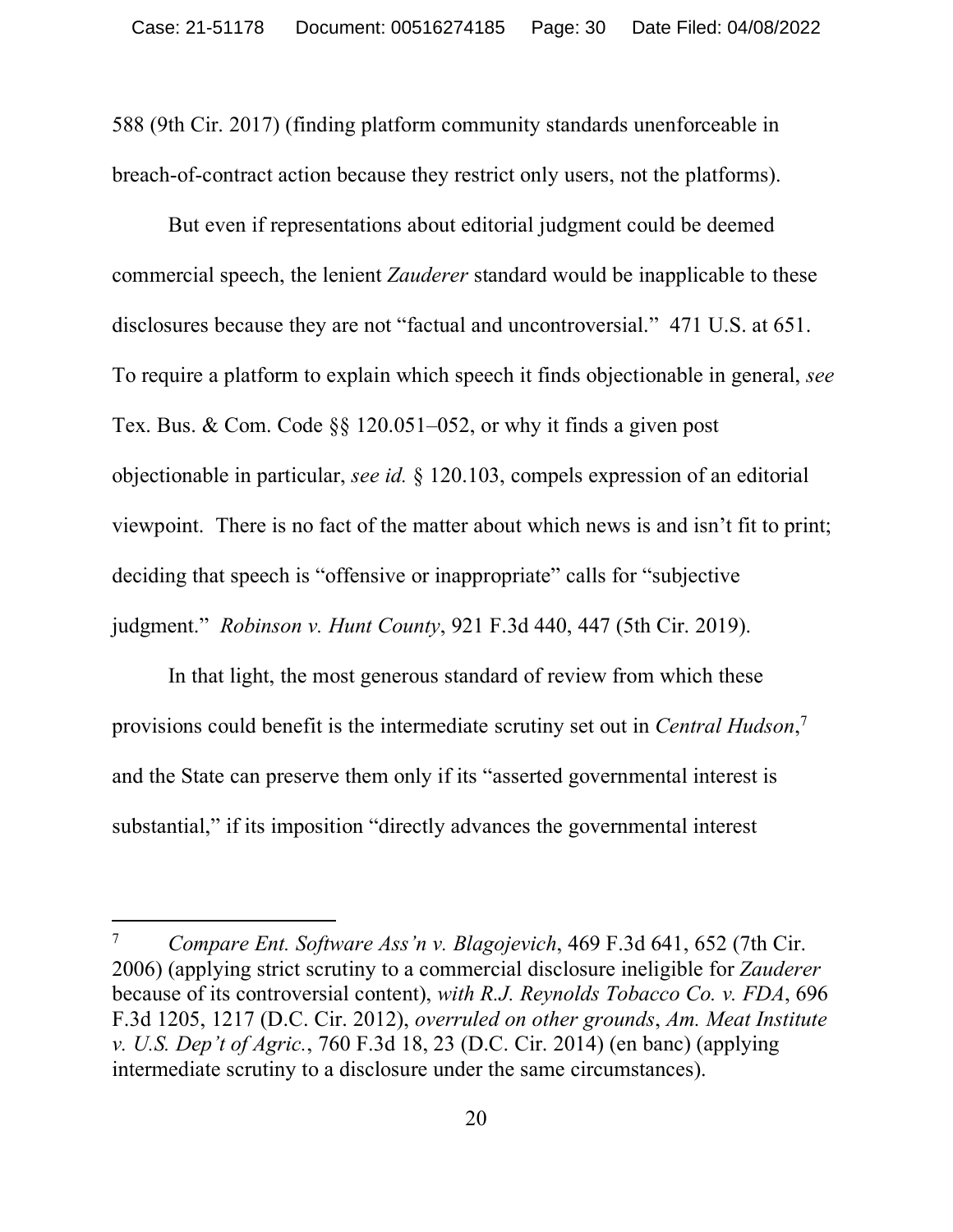asserted," and if the intrusion "is not more extensive than is necessary to serve that interest," 447 U.S. at 566. They cannot satisfy that standard because the interests that Texas advanced are either insubstantial or illicit. For instance, the statute ties the content-curation disclosures to an interest in "enabl[ing] users to make an informed choice," Tex. Bus. & Com. Code  $\S$  120.051, but it is "plainly not enough for the Government to say simply that it has a substantial interest in giving consumers information" because that "circular formulation would drain the *Central Hudson* test of any meaning," *Am. Meat Institute v. U.S. Dep't of Agric.*, 760 F.3d 18, 31 (D.C. Cir. 2014) (Kavanaugh, J., concurring). Texas has declined to articulate *how* users are currently impaired in making the decision whether to use covered platforms, and it cannot expect this Court to "supplant the precise interests put forward by the State with other suppositions." *Edenfield v. Fane*, 507 U.S. 761, 768 (1993). 8 Neither is there a "history and tradition" of compelling

<sup>&</sup>lt;sup>8</sup> Amici express no view on whether certain transparency measures could be defended on different grounds or a different record. "A regulation that fails *Central Hudson* because of a lack of sufficient evidence may be enacted validly in the future on a record containing more or different evidence." *Pub. Citizen v. La. Att'y Disciplinary Bd.*, 632 F.3d 212, 221 (5th Cir. 2011). Some amici have identified important public benefits that inure from technology company transparency. *See, e.g.*, Caitlin Vogus & Emma Llansó, Ctr. for Democracy & Tech., Making Transparency Meaningful: A Framework for Policymakers 44 (Dec. 2021), https://perma.cc/99AE-K787. But *Texas* has not offered a substantial interest to justify HB 20's disclosure provisions, and their constitutionality cannot be supported by the possible existence of others that the State has not advanced.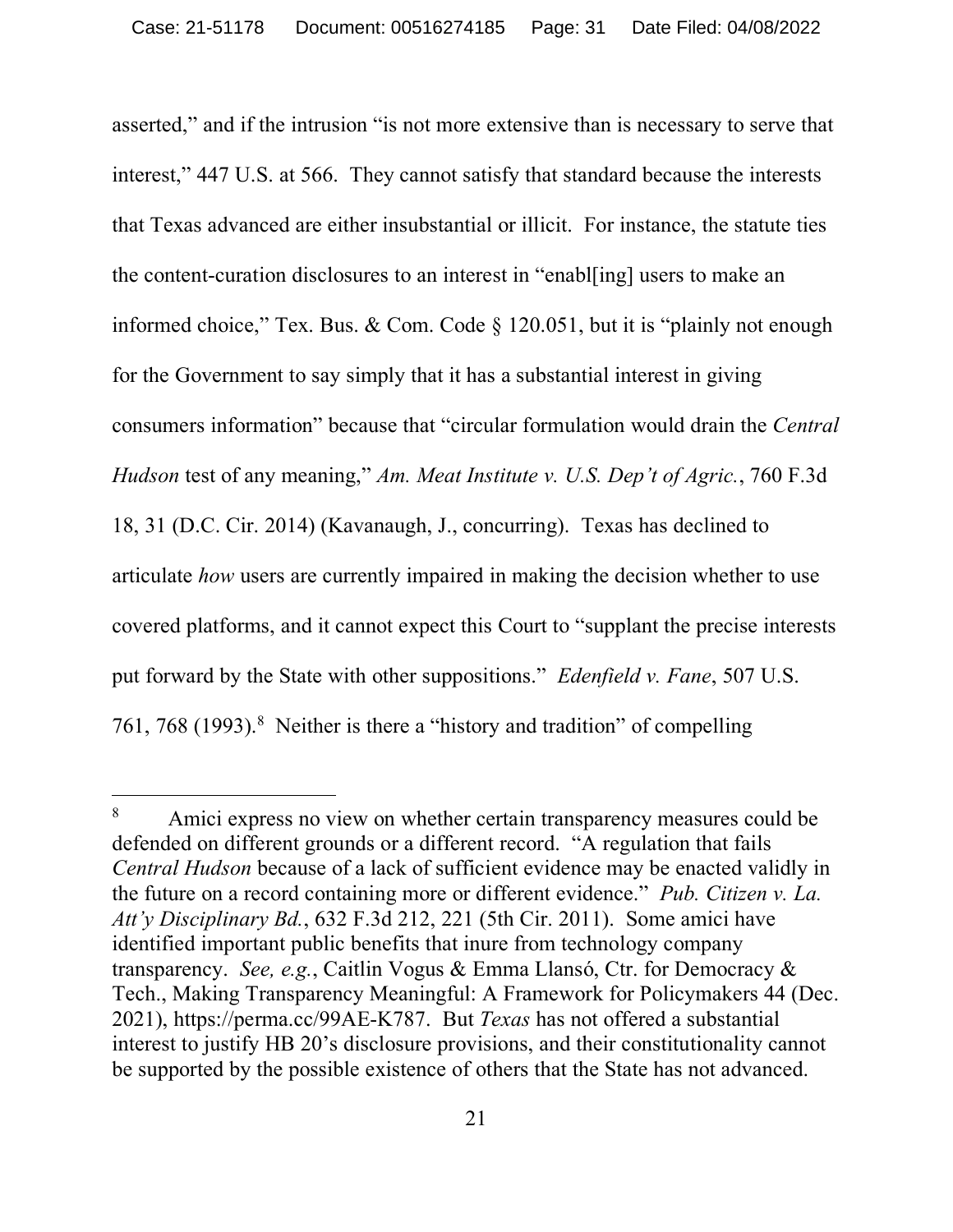disclosure of editorial standards that would make the connection intuitive. *Am. Meat Institute*, 760 F.3d at 31–32 (Kavanaugh, J., concurring). On the contrary, as the Court noted in *Herbert*, standalone editorial transparency mandates—as opposed to inquiries into editorial discretion required by the enforcement of generally applicable laws—are essentially unheard of. *Herbert*, 441 U.S. at 174.

The biannual transparency reports, even if governed by the *Zauderer* standard, suffer from a similar defect: The State has entirely failed to explain what this information is for. *See Nat'l Institute of Family & Life Advocates v. Becerra*, 138 S. Ct. 2361, 2377 (2018) (noting that, even under *Zauderer*, the state's justification must be "nonhypothetical"). Appellant is silent on the question of what users are supposed to do with a tally of how much content a covered platform removes. Nor does it explain what ties those aggregate statistics to "the free exchange of ideas and information," HB 20, § 1(2), just as the health of a media market would not be revealed by counting the op-eds the local paper rejects.

On each front, the State's silence raises the inference that it is unwilling to articulate its true interest, which is to search for perceived ideological bias and prove the existence of "a dangerous movement by social media companies to silence conservative viewpoints and ideas." Press Release, Off. of the Tex. Governor, *Governor Abbott Signs Law Protecting Texans from Wrongful Social*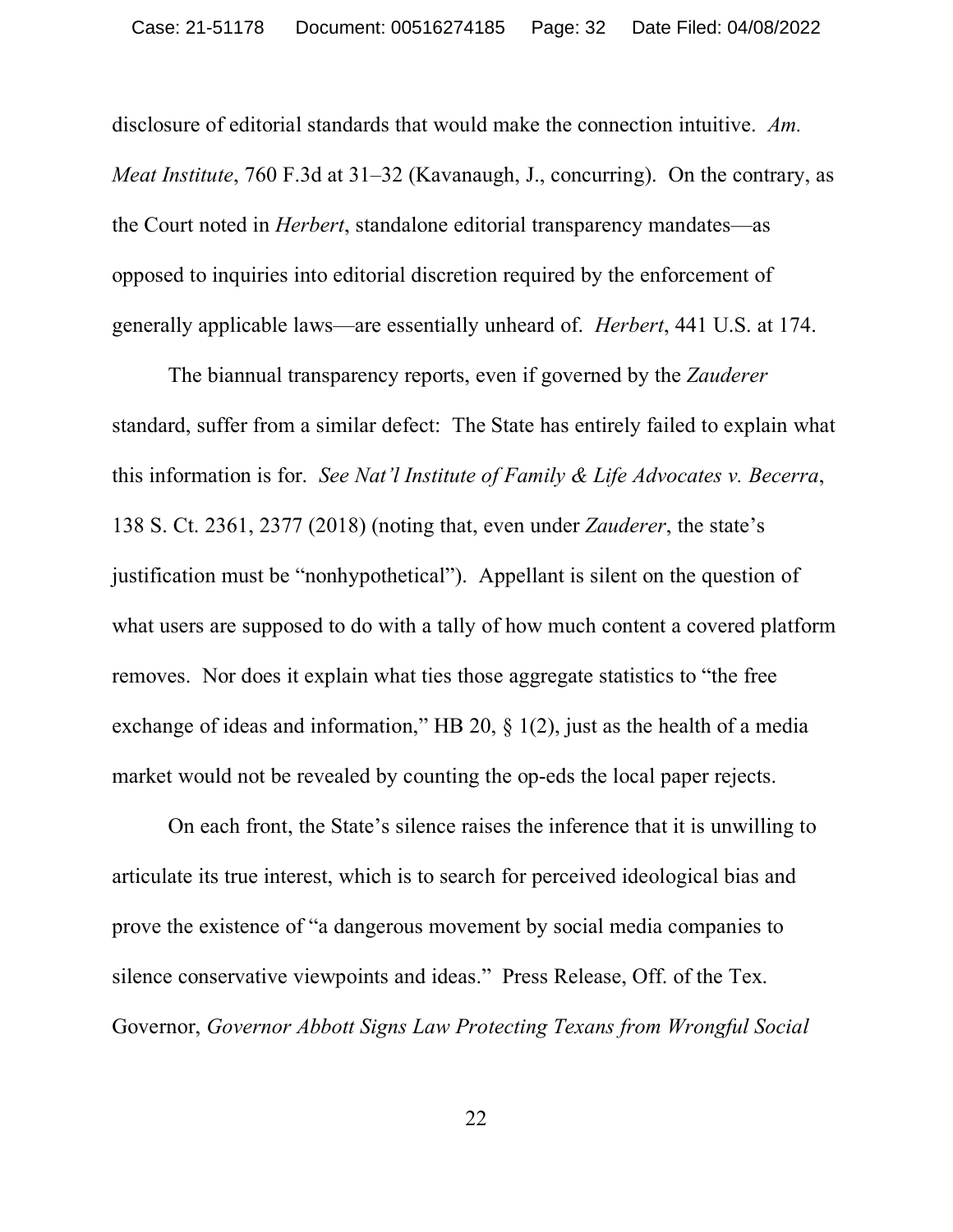*Media Censorship* (Sept. 9, 2021), https://perma.cc/2EL2-8H9Q. But a mandate geared towards that goal will fail constitutional scrutiny no matter how much evidence of bias Texas puts forward, because "the concept that government may restrict the speech of some elements of our society in order to enhance the relative voice of others is wholly foreign to the First Amendment." *Buckley v. Valeo*, 424 U.S. 1, 48–49 (1976); *see also Am. Meat Institute*, 760 F.3d at 32 (Kavanaugh, J., concurring) (noting that compelled disclosure of "the political affiliation of a business's owners" would clearly be invalid). With no valid justification to back HB 20's disclosure mandates, none of them can survive any level of scrutiny.

#### **III. The flaws in HB 20's provisions are exacerbated by the fact that the law singles out a small set of publishers for special burdens.**

If the invalidities in HB 20's individual provisions weren't enough, the statute as a whole—through its definition of covered platforms—violates the First Amendment's prohibition on "singl[ing] out" a small class of speakers without adequate justification. *Minneapolis Star*, 460 U.S. at 582. In that light, much of the State's effort to frame HB 20 as a regulation of conduct rather than speech or editorial judgment is beside the point. "[L]aws that single out the press, or certain elements thereof, for special treatment 'pose a particular danger of abuse by the State,' and so are always subject to at least some degree of heightened First Amendment scrutiny." *Turner Broad. Sys., Inc. v. FCC*, 512 U.S. 622, 640–41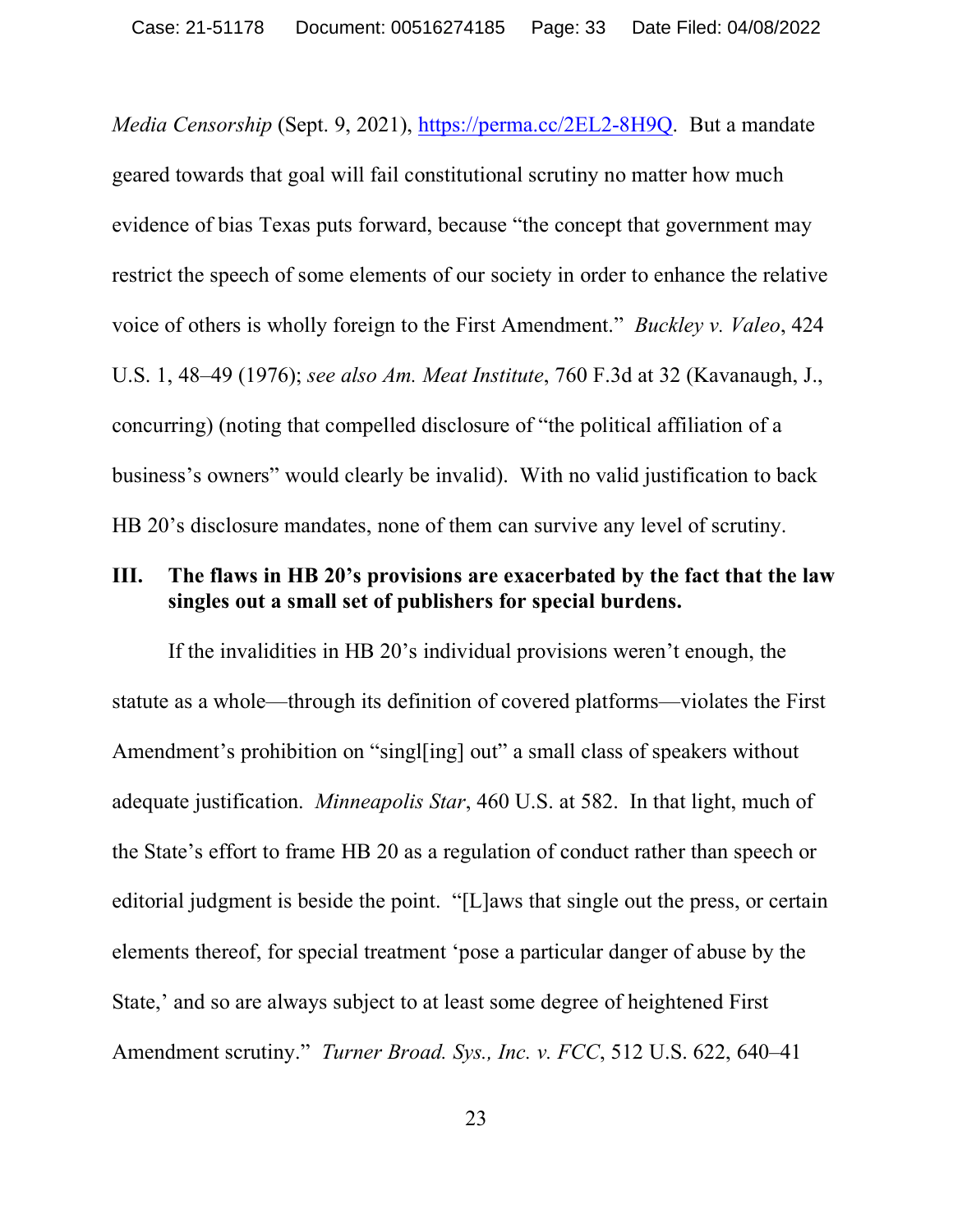(1994) (quoting *Ark. Writers' Project, Inc. v. Ragland*, 481 U.S. 221, 228 (1987)). That principle squarely applies here, where Texas has drafted a statute that applies to just three companies—all of them in the "business of expression," *City of Lakewood v. Plain Dealer Publ'g Co.*, 486 U.S. 750, 761 (1988)—and models the very kind of threat to press freedom that the rule of *Minneapolis Star* prohibits.

HB 20's definition of a "social media platform" draws troubling lines twice: The statute excludes any site that "consists primarily of news, sports, entertainment, or other information or content that is not user generated but is preselected by the provider," and then goes on to target only firms with more than 50 million active users in a calendar year. Tex. Bus. & Com. Code  $\S 120.001(1)(C)(i)$ –(ii). The first carveout ensures that even when conventional news publishers and covered platforms engage in identical content moderation when, say, a newspaper manages reader-generated comments—covered platforms are disfavored. While that structure benefits the traditional press for now, the Supreme Court has long recognized that "the very selection of the press for special treatment threatens the press not only with the current *differential* treatment, but with the possibility of subsequent differentially *more burdensome* treatment." *Minneapolis Star*, 460 U.S. at 588. And as discussed above, there is no "special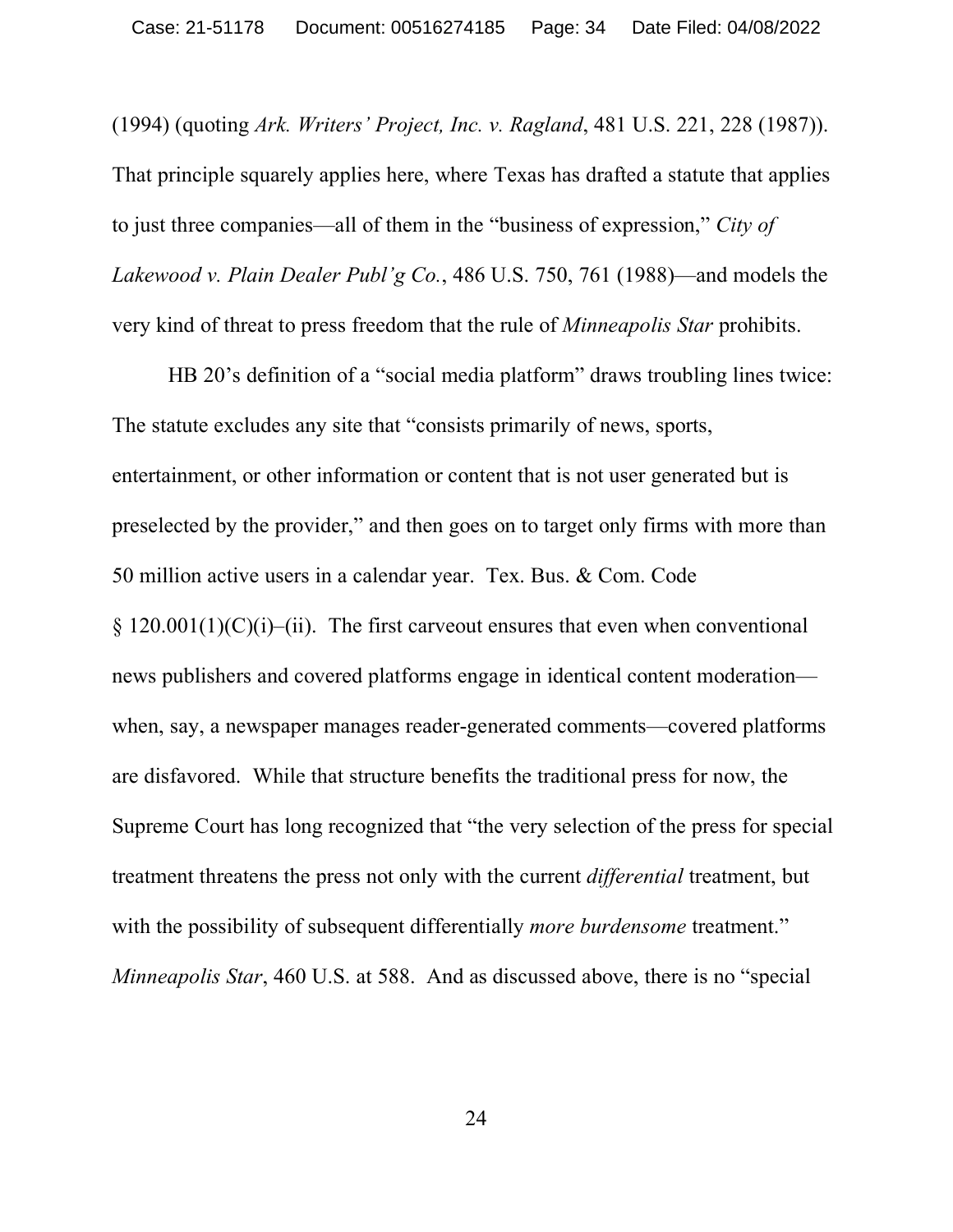characteristic of the press" behind the distinction, which "suggests that the goal of the regulation is not unrelated to suppression of expression." *Id.* at 585.

That the law applies to such a small set of speakers exacerbates the threat. In a long line of cases, for instance, the Supreme Court has concluded that differential taxation of members of the same medium may violate the First Amendment because of the danger of distinctions drawn on cloaked ideological grounds. *See Grosjean v. Am. Press Co.*, 297 U.S. 233, 244–51 (1936) (tax on newspapers with over 20,000 weekly circulation); *Minneapolis Star*, 460 U.S. at 591–92 (tax on paper and ink applicable in practice only to large publications); *Ark. Writers' Project*, 481 U.S. at 232 (tax exemption designed to "encourag[e] fledgling publications" and "foster communication"). Laws—even otherwise unobjectionable economic regulations—whose burdens focus so narrowly on just a few publishers "begin[] to resemble more a penalty" for speakers that the state dislikes than a good-faith regulatory effort. *Minneapolis Star*, 460 U.S. at 592.

There should be no question, then, that Texas must put forward "a counterbalancing interest of compelling importance that it cannot achieve without differential" treatment. *Id.* at 585. The only one Appellant advances here is market concentration—or, since Texas has made no effort to establish true market power, the fact that the covered platforms are large. But the Supreme Court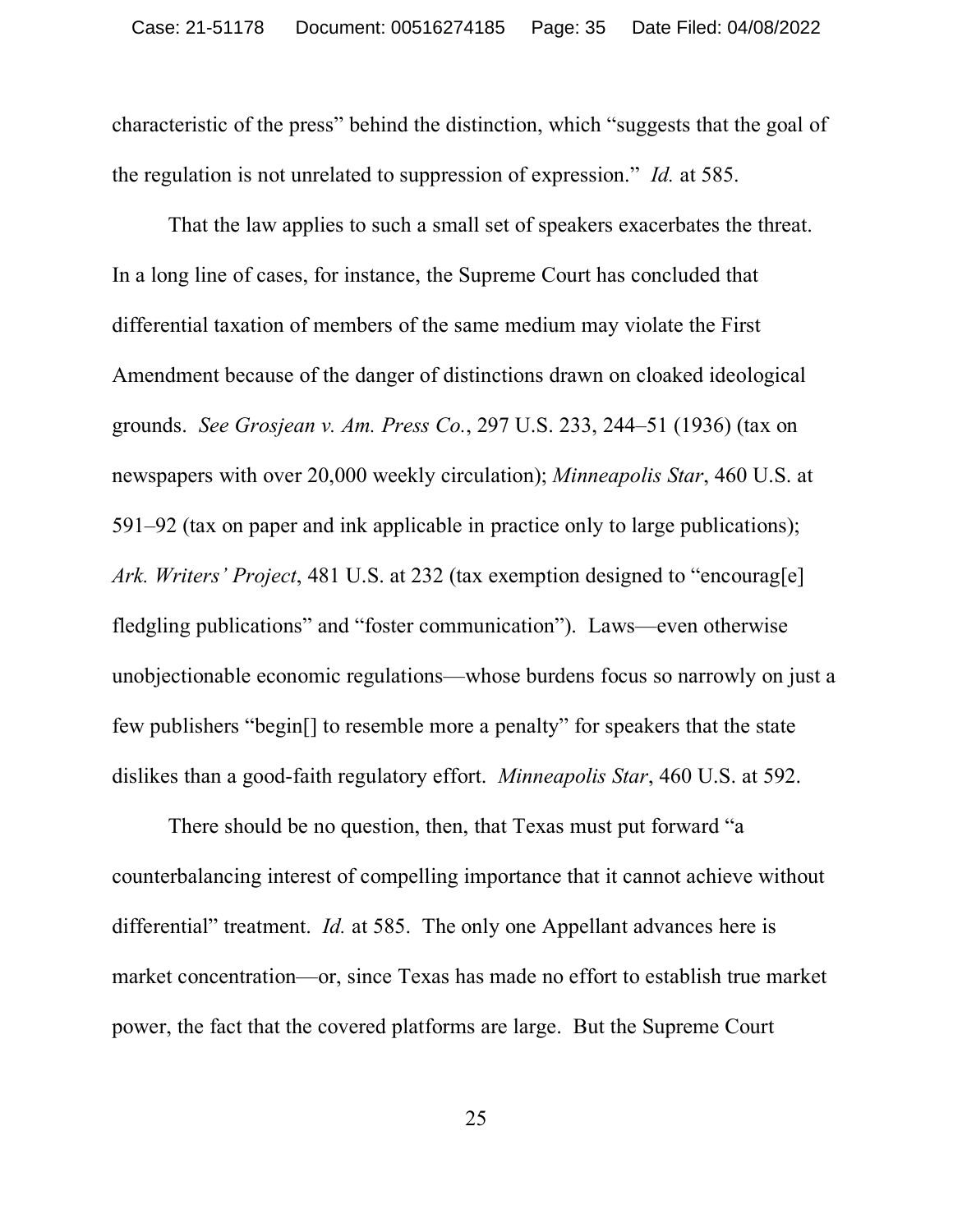rejected the argument that even actual market power could justify regulation of editorial decisionmaking in *Tornillo*. Just as Appellant characterizes the covered platforms as "gatekeepers of a digital 'modern public square,'" with "enormous influence over the distribution of news," Appellant Br. 5 (first quoting *Packingham v. North Carolina*, 137 S. Ct. 1730, 1737 (2017); then quoting *Tah v. Glob. Witness Publ'g, Inc.*, 991 F.3d 231, 255 (D.C. Cir. 2021) (Silberman, J., dissenting in part)), it was urged in *Tornillo* that a concentrated press had "become noncompetitive and enormously powerful and influential in its capacity to manipulate popular opinion," 418 U.S. at 249. But the Court, without gainsaying the accuracy of that showing, assigned it no weight because the proposed remedy—a coercive intrusion on editorial discretion—brought about "a confrontation with the express provisions of the First Amendment." *Id.* at 254. In other words, as large as the regulated platforms may be, that fact cannot save a statute that cannot otherwise survive heightened First Amendment scrutiny.

Texas's preferred authority for the opposite proposition, *Turner Broadcasting System, Inc. v. FCC*, 512 U.S. 622 (1994), is inapposite. There, the Supreme Court concluded that a "special characteristic" within the meaning of *Minneapolis Star* justified differential treatment of a particular medium—cable and could support the imposition of must-carry obligations. *Id.* at 660–61. In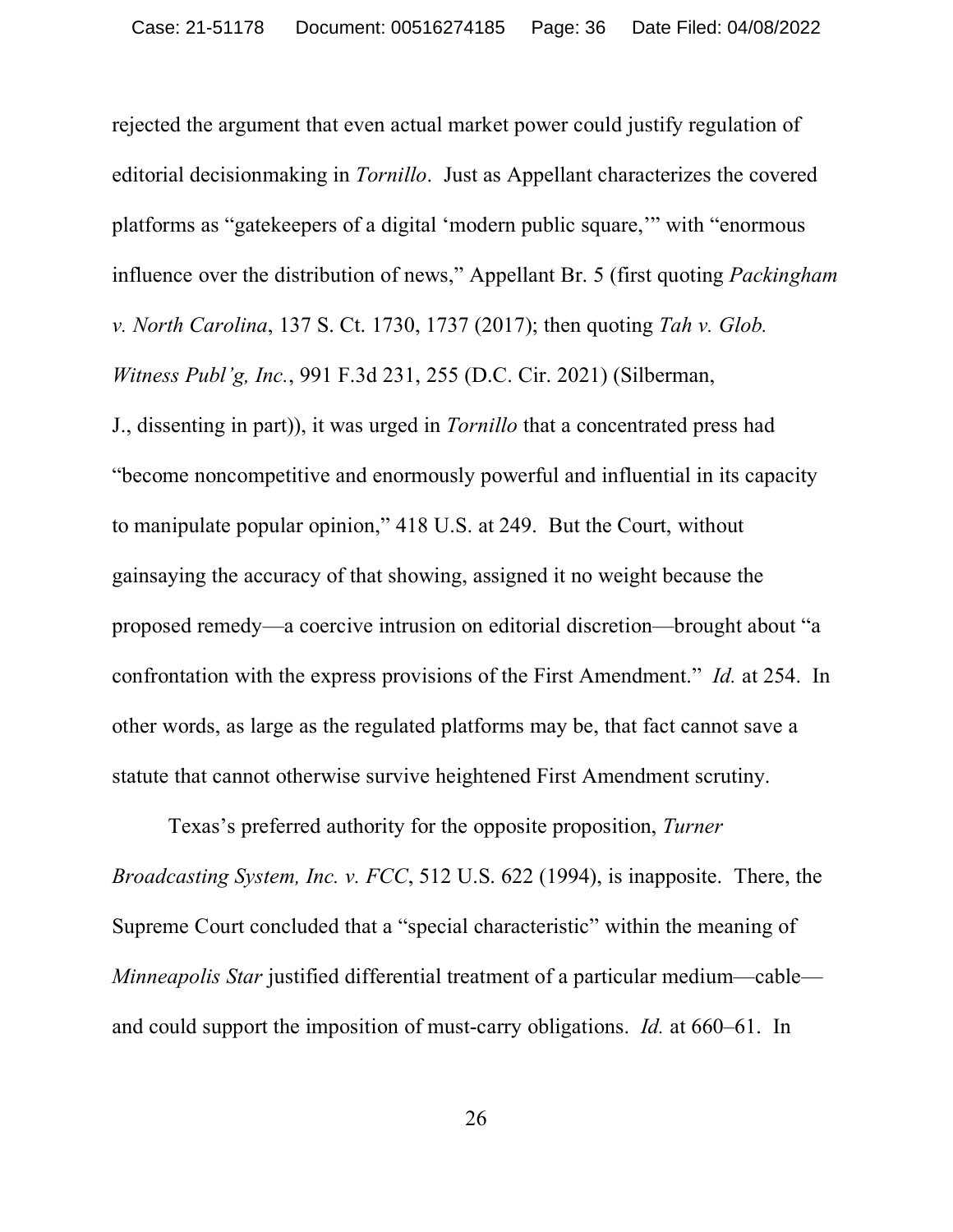particular, "[w]hen an individual subscribes to cable, the *physical* connection between the television set and the cable network gives the cable operator bottleneck, or gatekeeper, control over" the programming a subscriber can access. *Id.* at 656 (emphasis added). But the *Turner* Court reiterated that a newspaper's merely economic dominance cannot justify similar intrusions. *See id.*; *cf. id.* at 640 ("[T]he special physical characteristics of broadcast transmission, not the economic characteristics of the broadcast market, are what underlies our broadcast jurisprudence."). *Turner* therefore did not disturb the principle that "purely economic constraints on the number of voices available in a given community [cannot] justify otherwise unwarranted intrusions into First Amendment rights," *Quincy Cable TV, Inc. v. FCC*, 768 F.2d 1434, 1450 (D.C. Cir. 1985). And Texans are no more captive to the platforms today than Miami was to the *Herald* in 1974.

What Texas hopes here is to use the language of concentration as camouflage for its objection to what it perceives as the platforms' editorial viewpoint—its sense that their speech enjoys too much influence in public life. The "chilling endpoint" of that reasoning "is not difficult to foresee," because nothing in it would "stop a future Congress from determining that the press is 'too influential'" in the same way. *McConnell v. FEC*, 540 U.S. 93, 283–84 (2003)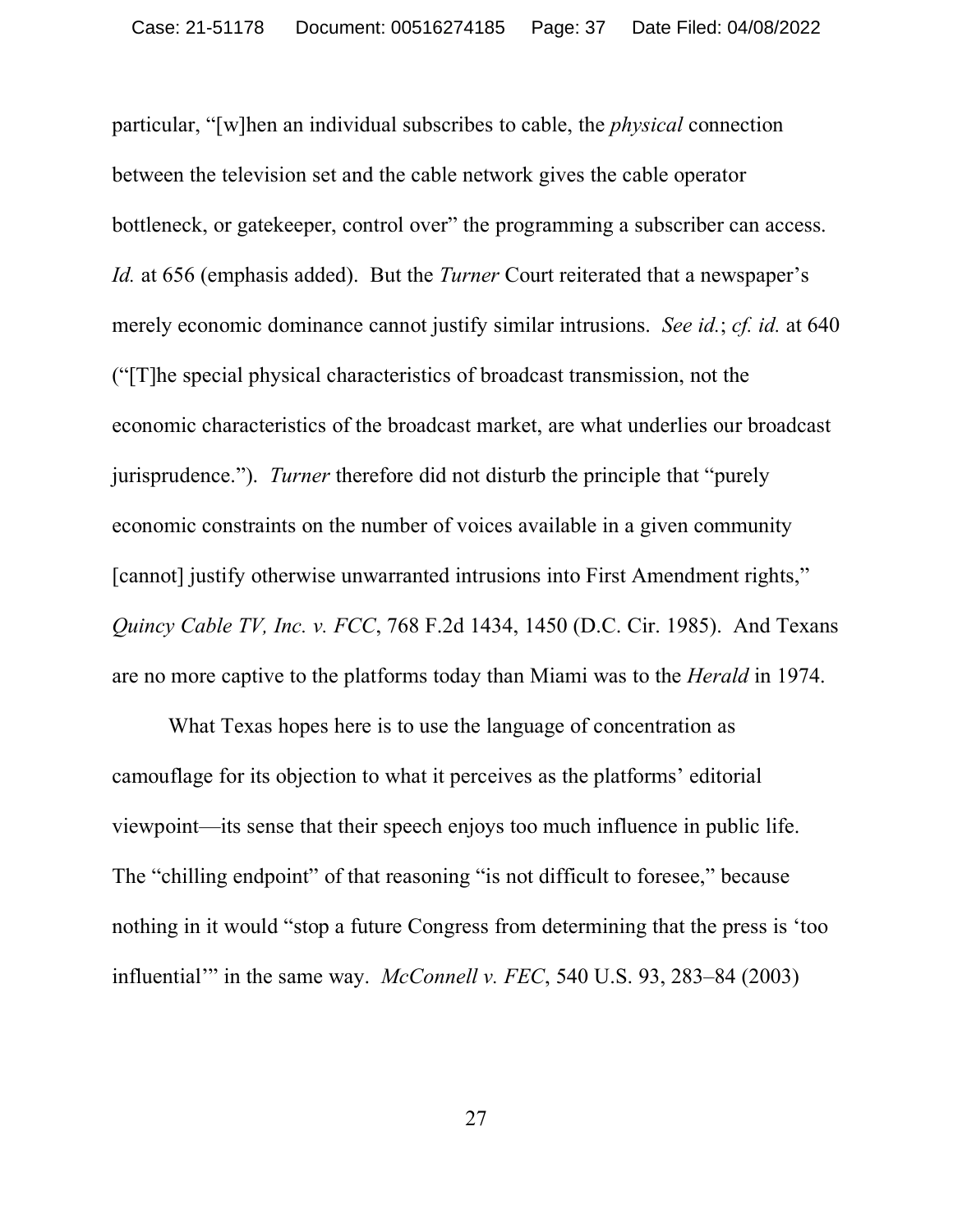(Thomas, J., dissenting). The Supreme Court closed the door to that line of

regulation in *Tornillo*. This Court should not be tempted to reopen it here.

#### **CONCLUSION**

For the foregoing reasons, amici respectfully urge the Court to affirm the District Court's preliminary injunction.

Dated: April 8, 2022 Respectfully submitted,

/s/ Bruce D. Brown Bruce D. Brown *Counsel of Record for Amici Curiae* Katie Townsend Gabe Rottman Grayson Clary Gillian Vernick REPORTERS COMMITTEE FOR FREEDOM OF THE PRESS 1156 15th St. NW, Suite 1020 Washington, D.C. 20005 Telephone: (202) 795-9300 Facsimile: (202) 795-9310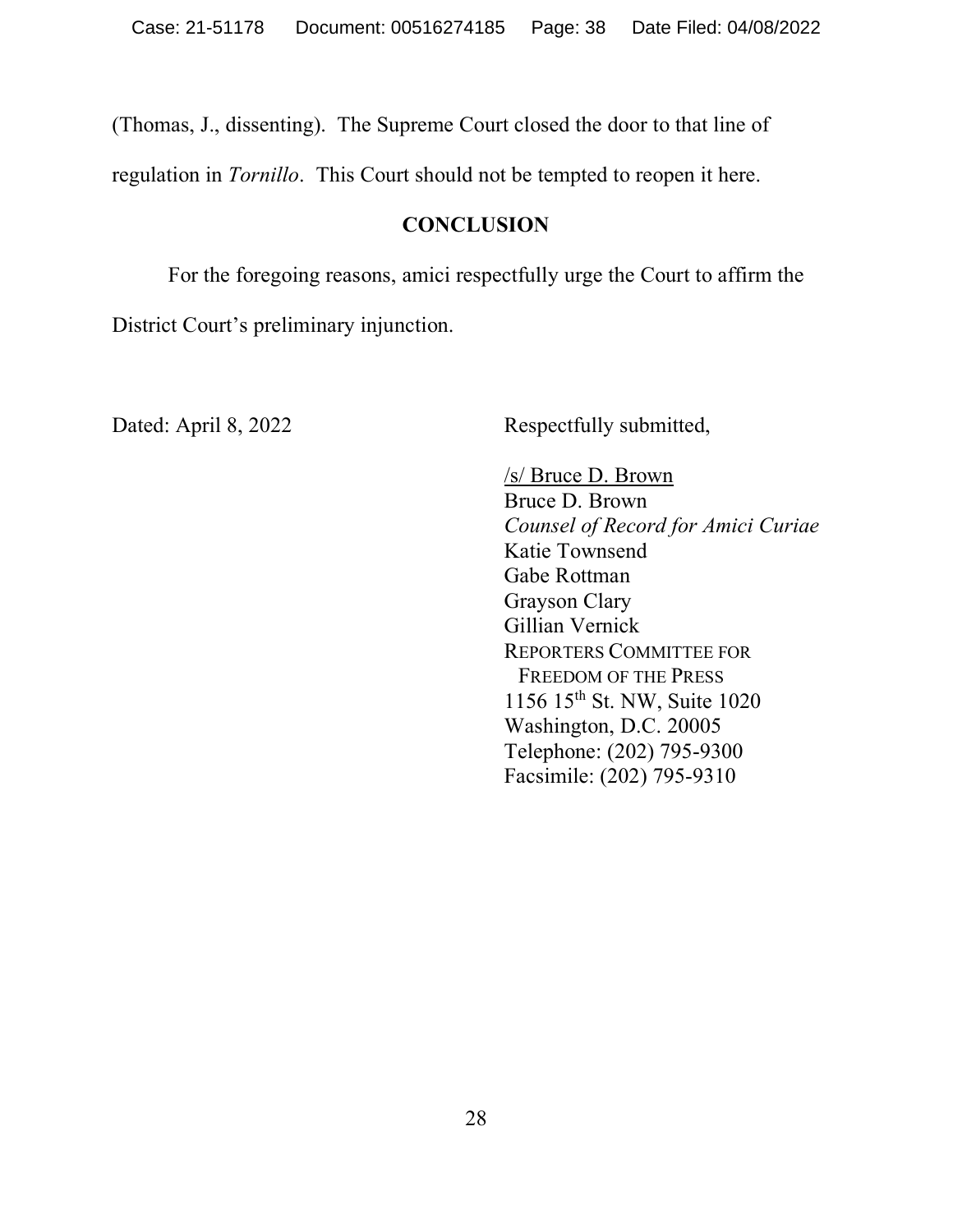#### **CERTIFICATE OF COMPLIANCE**

1. This brief complies with the type-volume limitations of Fed. R. App.  $29(a)(5)$  and Fed. R. App. P.  $32(a)(7)$  because it contains 6,192 words, excluding the parts of the brief exempted by Fed. R. App. P. 32(f).

2. This brief complies with the typeface requirements of Fed. R. App. P. 32(a)(5) and the type-style requirements of Fed. R. App. P. 32(a)(6) because it has been prepared in a proportionally spaced typeface using Microsoft Word in 14 point Times New Roman font.

Dated: April 8, 2022 /s/ Bruce D. Brown

Bruce D. Brown

*Counsel of Record for Amici Curiae*